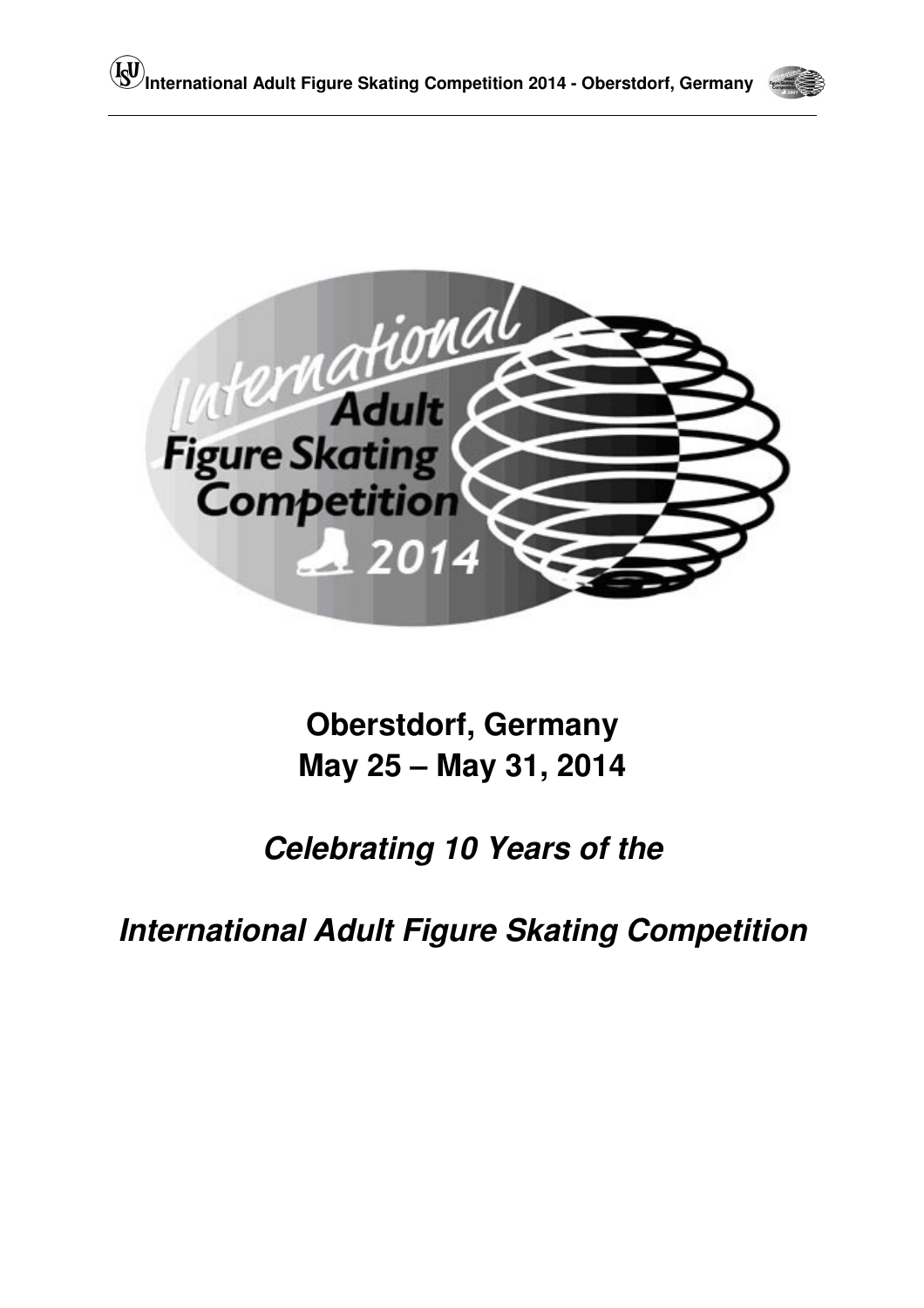

# **International Adult Competition**

**for** 

**Men, Ladies, Pairs, Ice Dance and Synchronized Skating** 

**organized by the** 

**Deutsche Eislauf-Union e.V.** 

**in** 

**Oberstdorf, Germany** 

**May 25- May 31, 2014** 

**A Competition** 

**under the Authorization and support of the** 

**INTERNATIONAL SKATING UNION**

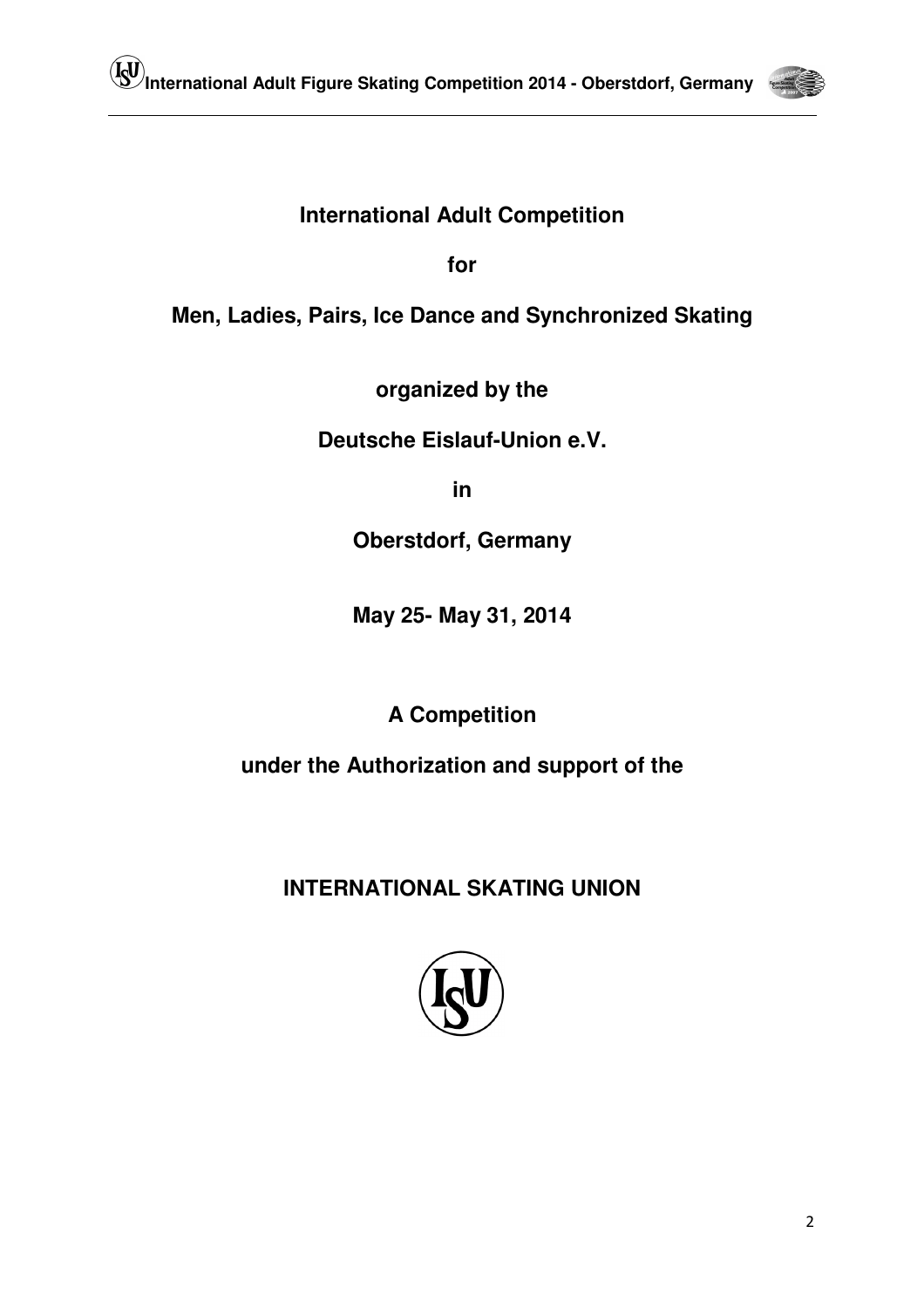

### **1. General**

The International Adult Figure Skating Competition 2014 will be conducted in accordance with the ISU Constitution and General Regulations 2012, the ISU Special Regulations & Technical Rules Single & Pairs Skating and Ice Dance 2012, the Special Regulations & Technical Rules Synchronized Skating 2012, as well as all pertinent ISU Communications, and this Announcement. If there is a conflict between pertinent ISU Regulations or Communications and provisions set forth in this Announcement, the provisions in the Announcement govern.

Participation in the International Adult Figure Skating Competition 2014 is open to all skaters who belong to an ISU Member, as per Rule 107, paragraph 9 and 12, Rule 109, paragraph 1, and qualify with regard to eligibility, according to Rule 102, provided their ages fall within the limits specified in this Announcement and they meet the participation requirements.

In the International Adult Figure Skating Competition only skaters may compete who have reached at least the age of twenty- eight (28) before July 1<sup>st</sup> preceding the event, but have not reached the age of seventy-nine (79) before July 1<sup>st</sup> preceding the competition. For Synchronized Skating only, onequarter (25%) of the skaters within a team (alternate skaters are not included) and also a maximum of one quarter (25%) of skaters within a team may be of younger age, having reached at least the age of twenty- five  $(25)$  before July 1<sup>st</sup> preceding the event, but have not reached the age of seventy-nine (79) before July 1<sup>st</sup> preceding the competition. The remaining skaters on the team (75%) must have reached the age of twenty eight (28) before July 1<sup>st</sup> preceding the event, but have not reached the age of seventy-nine (79) before July 1<sup>st</sup> preceding the event.

The International Adult Figure Skating Competition 2014 will include the following disciplines:

- Ladies and Men Free Skating
- Ladies and Men Artistic Free Skating
- Pairs Free Skating
- Ice Dance Pattern Dance
- Ice Dance Short Dance
- Ice Dance Free Dance
- Synchronized Skating

Participants are not obliged to enter in the same category as they have been participating in the previous year(s). An entry in an artistic category might be different from the entry in a category of any other discipline. (For example, a skater may enter the Gold Free Skating event, and Silver Artistic event.)

# **2. Entries**

A skater competing after July 1, 2013 in an ISU Championship or National Championship of a Member Federation (other than Adult National Championships or an *adult-only* event at a National Championships) or a competition from which a skater qualifies for the National Championship of a Member Federation (other than an Adult National Championship or an adult-only event at a National Championships) may NOT participate in this competition.

A skater competing prior to July 1, 2013 in an ISU Championship or National Championship of a member Federation (other than an Adult National championship) or a competition from which a skater qualifies for the National Championship of a Member Federation (other than an Adult National Championship) MAY participate in this competition.

The organizers welcome the participation of former elite skaters. In this case appropriate "**masters elite**" event categories will be added to the competition for such skaters. Masters Elite Free Skating will follow the Masters Free Skating requirements. Masters Elite Pairs will follow the Masters Pairs requirements. Masters Elite Free Dance will follow the Gold Free Dance requirements. Masters Elite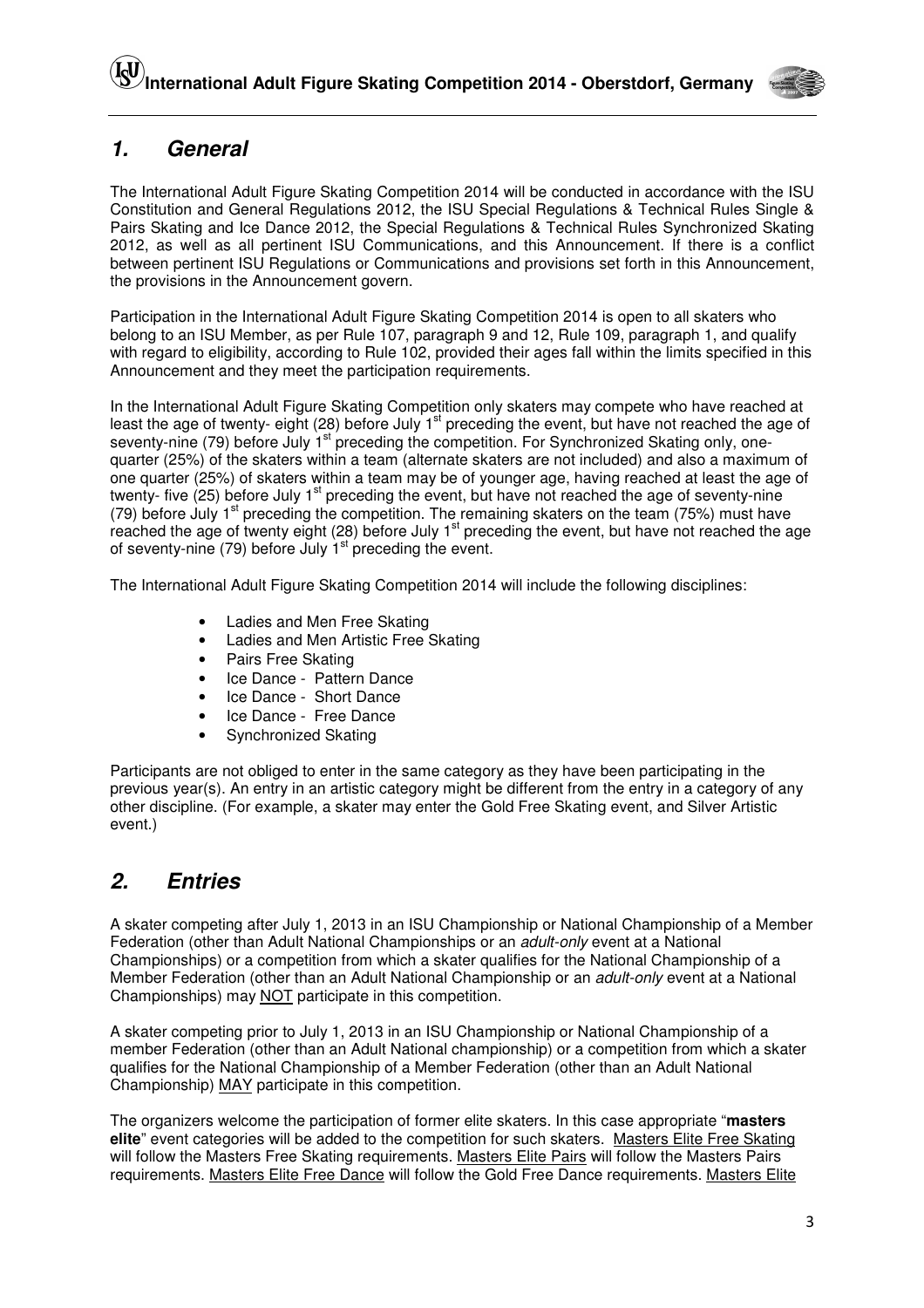

Short Dance will follow the Short Dance requirements. Masters Elite Pattern Dance will follow the Masters Pattern Dance requirements. (See below.)

All other skaters of an ISU Member Federation who meet the age requirements may participate. Age categories for ladies and men free skating events:

| Class I   | skaters born between | July $1st$ , 1975 and                                        | June 30 <sup>th</sup> , 1985 |
|-----------|----------------------|--------------------------------------------------------------|------------------------------|
| Class II  | skaters born between | July $1st$ , 1965 and                                        | June 30 <sup>th</sup> , 1975 |
| Class III | skaters born between | July $1st$ , 1955 and                                        | June 30 <sup>th</sup> , 1965 |
| Class IV  | skaters born between | July $1st$ , 1945 and                                        | June 30 <sup>th</sup> , 1955 |
| Class V   | skaters born between | July 1 <sup>st</sup> , 1935 and June 30 <sup>th</sup> , 1945 |                              |

For Pairs Free Skating and all Ice Dance events both partners must have reached the age of 28 by July 1<sup>st</sup> preceding the event, and must not have reached the age of 79 by July 1<sup>st</sup>, preceding the event.

Members of Synchronized Teams must have reached the age of 28 before July  $1<sup>st</sup>$ , preceding the event but must not have reached the age of 79 by July 1<sup>st</sup>, preceding the event, except that onequarter (25%) of the skaters (the alternate skaters do not count for that quota) on a team may compete who have reached at least the age of twenty- five (25) before July 1<sup>st</sup> preceding the event, but have not reached the age of seventy-one (79) before July 1<sup>st</sup> preceding the competition. Up to 25% of a team may be from a foreign Member, if so permitted by the National Association of the country of which the Skater is a citizen, but such Skaters shall only represent one Member in the course of the same year.

Each competitive category will consist of at least four (4) competitors (or competitive couples). If there are fewer than 4 competitors for a particular category, the organizers reserve the right to combine age groups or skill levels to provide adequate competition. In no event will a trophy be awarded with less than four competitors.

Should an event have less than four (4) competitors (or competitive couples), skaters will receive participation certificates and a participation medal.

Skaters can enter only one (1) Pattern Ice Dance level (Masters Elite, or Masters, or Gold, or Silver, or Bronze). Skaters can enter only one (1) level of adult Free Skating (Masters Elite, or Masters, or Gold, or Silver, or Bronze). However, and in addition, a skater can also enter the Pairs Free Skating event, the Artistic Free Skating Event, the Synchronized Skating event and/or the one (1) Short Dance event and one (1) Free Dance event.

**Entry forms and payment are to be submitted directly by the skaters.** With the entry form a copy of the photo page of the participant's passport or government issued photo identification must be submitted as proof of age and a copy of the participant's membership card or license or approval of the Member Federation must be submitted as proof of current membership in an ISU Member Federation.

Skaters who have competed in the International Adult Competition in Oberstdorf cannot enter ISU sanctioned "International Senior Competitions," specified in ISU Rule 107, unless authorized by the ISU.

By entering into the International Adult Figure Skating Competition, the competitors agree and confirm that they will not enter another **International Adult Competition,** which in its title would use the words "ISU," "Championships," "World," "European" and "Continents" and/or that would not respect the ISU Regulations, in particular, but not limited to, the ISU Judging System.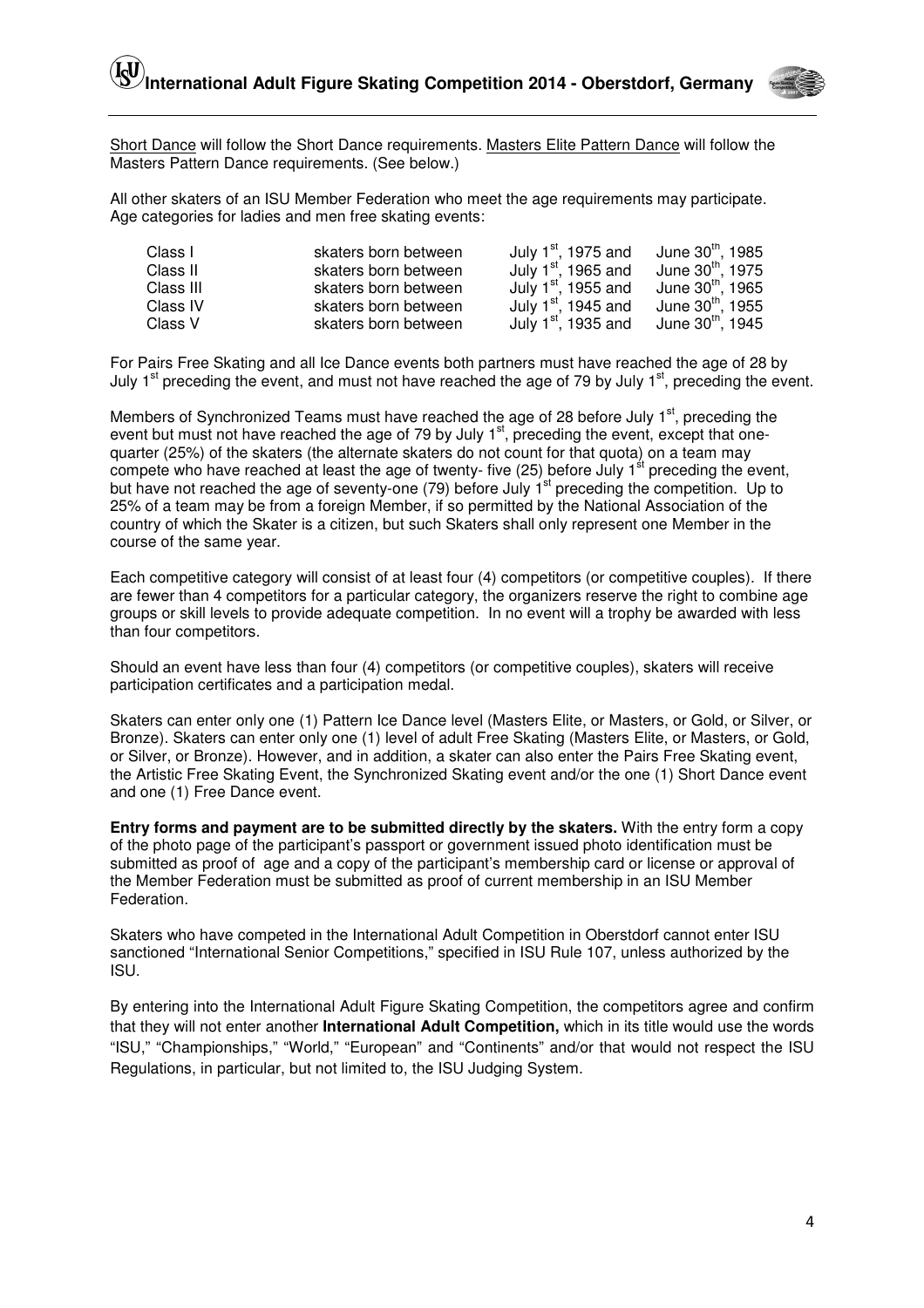

### **3. Entry Deadline**

All Forms must be returned to the Organizer by e-mail or fax no later than **March 15, 2014.** The forms must be sent simultaneously to

Deutsche Eislauf-Union e.V. Menzinger Str. 68, D-80992 Munchen

Sportstätten Oberstdorf Stefan Betz Rossbichlstrasse 2-6 D-87561 Oberstdorf

info@eislauf-union.de sb@oberstdorf-sport.de fax: +49 89 89120320 fax: +49 8322 700 511

Competitors and Teams must turn in the "Planned Program Content Sheet" and the "Competition Music Information" form together with the entry forms. **It is not permitted to hand over the Planned Program Content Sheets directly to the competition Officials during the competition**. Changed Program Content Sheets or Competition Music Information forms must be turned in upon registration at the registration desk.

### **4. Entry Fee**

With the entry to the competition, the entry fee must be paid as follows:

| <b>First Single event</b>  | € 65.00 per person |
|----------------------------|--------------------|
| <b>Second Single event</b> | € 40.00 per person |
| <b>First Dance event</b>   | € 40.00 per person |
| First Pair event           | € 40.00 per person |
| <b>Second Dance event</b>  | € 30.00 per person |
| Third Dance event          | € 25.00 per person |
| <b>Synchronized Team</b>   | € 500.00 per team  |
|                            |                    |

**The entry fee will not be refunded in case of withdrawals for any reason**. Payment may be made **by money order, bank transfer or credit card**. (See Entry Form for credit card details). Payment must be made to

| Sportstätten Oberstdorf | Bank account:<br>Raiffeisenbank Oberstdorf    |
|-------------------------|-----------------------------------------------|
| Rossbichlstrasse 2-6    | banking code: 733 699 20<br>account: 0118 753 |
| D-87561 Oberstdorf      | "Adult 2014"                                  |
|                         | _________________                             |

IBAN: DE86733699200000118753 SWIFT: GENODEF1SFO

### **5. Technical Data**

Place: a) **Main Arena**: Eislaufzentrum Oberstdorf, a skating complex with two indoor ice rinks, with the ice surface of  $60 \times 30$  m, air-conditioned and heated, covering the events and the practices; b) **Practice Arena**: see main arena

The Main Arena and the Practice Arena are side-by-side under one roof.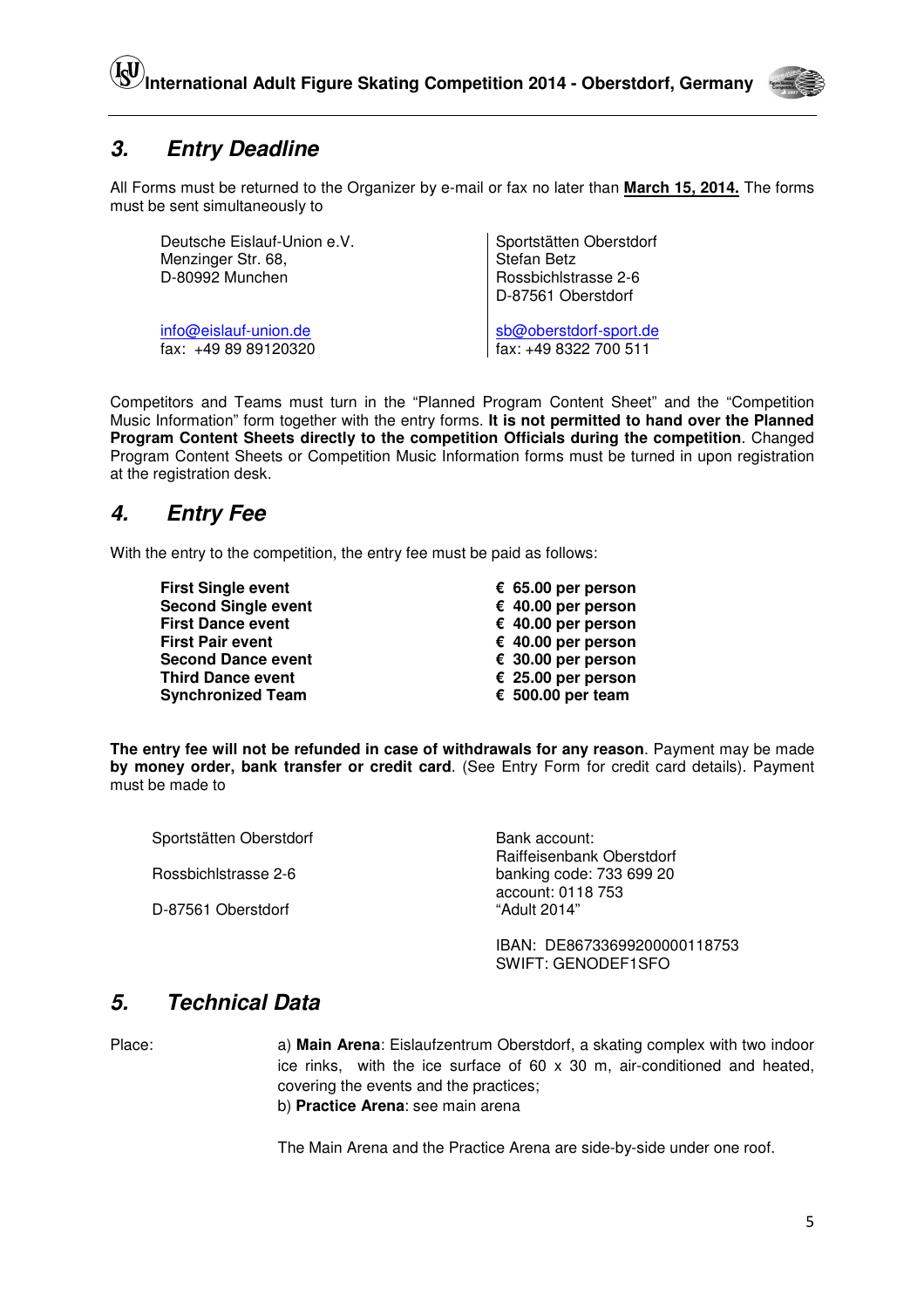

|                                              | Skaters signing up for this category will compete against other<br>Elite Masters Free Single Skaters. The technical requirements<br>are the same as those for the category "Masters Free Single<br>Skating".                                                                                                                                                                                                                                                                                                                                                                                                                                                                                                                                                                                                                                                                                                                                                                                                                                                                                                                                                                                                                                          |  |  |
|----------------------------------------------|-------------------------------------------------------------------------------------------------------------------------------------------------------------------------------------------------------------------------------------------------------------------------------------------------------------------------------------------------------------------------------------------------------------------------------------------------------------------------------------------------------------------------------------------------------------------------------------------------------------------------------------------------------------------------------------------------------------------------------------------------------------------------------------------------------------------------------------------------------------------------------------------------------------------------------------------------------------------------------------------------------------------------------------------------------------------------------------------------------------------------------------------------------------------------------------------------------------------------------------------------------|--|--|
| <b>Masters Free</b><br><b>Single Skating</b> | A competitor in the Masters Free Skating event must perform a<br>well-balanced program that may contain:                                                                                                                                                                                                                                                                                                                                                                                                                                                                                                                                                                                                                                                                                                                                                                                                                                                                                                                                                                                                                                                                                                                                              |  |  |
|                                              | <b>a.</b> A maximum of seven (7) jump elements, one of which must<br>be an Axel type jump. Single, double and triple jumps are<br>permitted.<br>Any jump can be repeated only once and this repetition must<br>be done either in a jump combination or in a jump sequence.<br>A jump combination may consist of the same or another<br>single, double or triple jump. There may be up to three jump<br>combinations or jump sequences in the Free Program. One<br>jump combination may consist of up to three (3) listed jumps,<br>the other two may consist of up to two (2) listed jumps.<br>A jump sequence may consist of any number of jumps of any<br>number of revolutions that may be linked by non-listed jumps<br>like mazurkas, etc. and/or hops immediately following each<br>other while maintaining the jump rhythm (knee); there can be<br>no steps/ turns, crossovers or stroking during the sequence.<br>However, only the two jumps with the highest value will<br>contribute to the technical score.<br>Please note that a half-loop in combination or in a<br>sequence with any other listed jump will be called as a<br>listed jump (1Lo).<br>Non-listed jumps may be included in the program as part of<br>connecting footwork. |  |  |
|                                              | <b>b.</b> A maximum of three (3) spins of a different abbreviation, one<br>of which must be a spin combination with a change of foot<br>and one must be a flying spin.<br>The spins must have a required minimum number of<br>revolutions: five (5) for the flying spin with no change of foot<br>after landing, five (5) for the spin with only one position and<br>no change of foot, five (5) for the spin combination with no<br>change of foot, and eight $(4 + 4)$ for the spin combination with<br>change of foot or spin in one position with a change of foot.<br>There must be a minimum of two (2) revolutions in each<br>position or the position will not be counted.                                                                                                                                                                                                                                                                                                                                                                                                                                                                                                                                                                    |  |  |
|                                              | c. A maximum of one step sequence (StSq) fully utilizing the ice<br>surface. The pattern is not restricted. Only the first executed<br>attempt of a step sequence will contribute to the technical<br>score. Additional choreographic sequences and step<br>sequences will not be counted in the technical score but will<br>be counted as moves-in-the field (transitions) and marked as<br>such.                                                                                                                                                                                                                                                                                                                                                                                                                                                                                                                                                                                                                                                                                                                                                                                                                                                    |  |  |
|                                              | <b>VOCAL MUSIC MAY BE USED.</b>                                                                                                                                                                                                                                                                                                                                                                                                                                                                                                                                                                                                                                                                                                                                                                                                                                                                                                                                                                                                                                                                                                                                                                                                                       |  |  |
| Duration<br>Factor                           | The maximum time is 3 min. 10 sec., but may be less.<br>The panel's points for each Program Component are multiplied<br>by a factor of 1.6.                                                                                                                                                                                                                                                                                                                                                                                                                                                                                                                                                                                                                                                                                                                                                                                                                                                                                                                                                                                                                                                                                                           |  |  |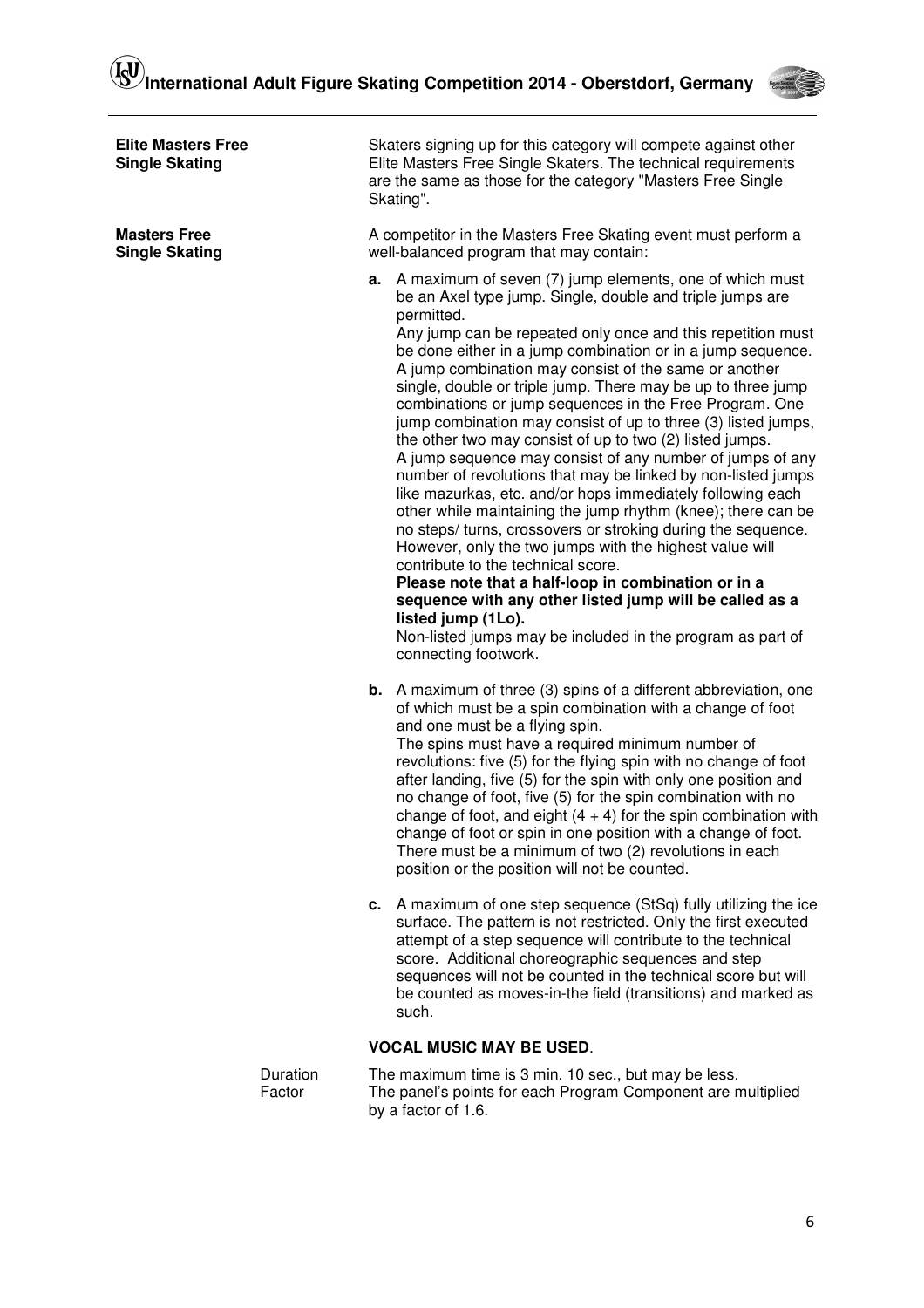

| <b>Adult Gold Free</b><br><b>Single Skating</b> |    | A competitor in the Adult Gold Free Skating event must perform a<br>well-balanced program that may contain:                                                                                                                                                                                                                                                                                                                                                                                                                                                                                                                                                                                                                                                                                                                                                                                                                                                                                                                                                                                                                                                                                                                                                                                                                                                                                                                                         |  |  |
|-------------------------------------------------|----|-----------------------------------------------------------------------------------------------------------------------------------------------------------------------------------------------------------------------------------------------------------------------------------------------------------------------------------------------------------------------------------------------------------------------------------------------------------------------------------------------------------------------------------------------------------------------------------------------------------------------------------------------------------------------------------------------------------------------------------------------------------------------------------------------------------------------------------------------------------------------------------------------------------------------------------------------------------------------------------------------------------------------------------------------------------------------------------------------------------------------------------------------------------------------------------------------------------------------------------------------------------------------------------------------------------------------------------------------------------------------------------------------------------------------------------------------------|--|--|
|                                                 | а. | A maximum of six (6) jump elements, consisting of any single<br>or double jumps (including a single Axel) except double Flip,<br>double Lutz and double Axel. No triple jumps are<br>permitted.<br>Any jump can be repeated only once and this repetition must<br>be done either in a jump combination or in a jump sequence.<br>A jump combination may consist of the same or another<br>single or double jump with the exclusion of the jumps as<br>above. There may be up to three jump combinations or jump<br>sequences in the Free Program. One jump combination may<br>consist of up to three (3) listed jumps, the other two may<br>consist of up to two (2) listed jumps.<br>A jump sequence may consist of any number of single and<br>double jumps, excluding a double Flip, a double Lutz, a<br>double Axel and all triple jumps, that may be linked by non-<br>listed jumps like mazurkas, etc. and/or hops immediately<br>following each other while maintaining the jump rhythm<br>(knee); there can be no turns/steps, crossovers or stroking<br>during the sequence. However, only the two jumps with the<br>highest value will contribute to the technical score.<br>Please note that a half-loop in combination or in a<br>sequence with any other listed jump will be called as a<br>listed jump (1Lo).<br>Non-listed jumps may be included in the program as part of<br>connecting footwork, preceding single or double jumps. |  |  |
|                                                 |    | <b>b.</b> A maximum of three (3) spins of a different abbreviation, one<br>of which must be a spin combination with a change of foot<br>and one must be a flying spin.<br>The spins must have a required minimum number of<br>revolutions: four (4) for the flying spin with no change of foot<br>after landing, four (4) for the spin with only one position and<br>no change of foot, four (4) for the spin combination with no<br>change of foot, and eight $(4 + 4)$ for the spin combination with<br>change of foot or spin in one position with a change of foot.<br>There must be a minimum of two (2) revolutions in each<br>position or the position will not be counted.                                                                                                                                                                                                                                                                                                                                                                                                                                                                                                                                                                                                                                                                                                                                                                  |  |  |
|                                                 |    | c. A maximum of one Choreographic Sequence (ChSq),<br>covering the full ice surface. A Choreographic Sequence<br>consists of any kind of movements like steps, turns, spirals,<br>arabesques, spread eagles, Ina Bauers, hydroblading,<br>transitional (unlisted) jumps, spinning movements etc. The<br>Choreographic Sequence commences with the first move<br>and is concluded with the last move of the skater. The pattern<br>is not restricted. A Choreographic Sequence has a base<br>value and will be evaluated by the judges in GOE only. Only                                                                                                                                                                                                                                                                                                                                                                                                                                                                                                                                                                                                                                                                                                                                                                                                                                                                                             |  |  |

the first executed attempt of a step sequence or choreographic sequence will contribute to the technical score. Additional choreographic sequences and step sequences will not be counted in the technical score but will be counted as moves-in-the field (transitions) and marked as such.

#### **VOCAL MUSIC MAY BE USED**.

Duration The maximum time is 2 min 40 sec., but may be less.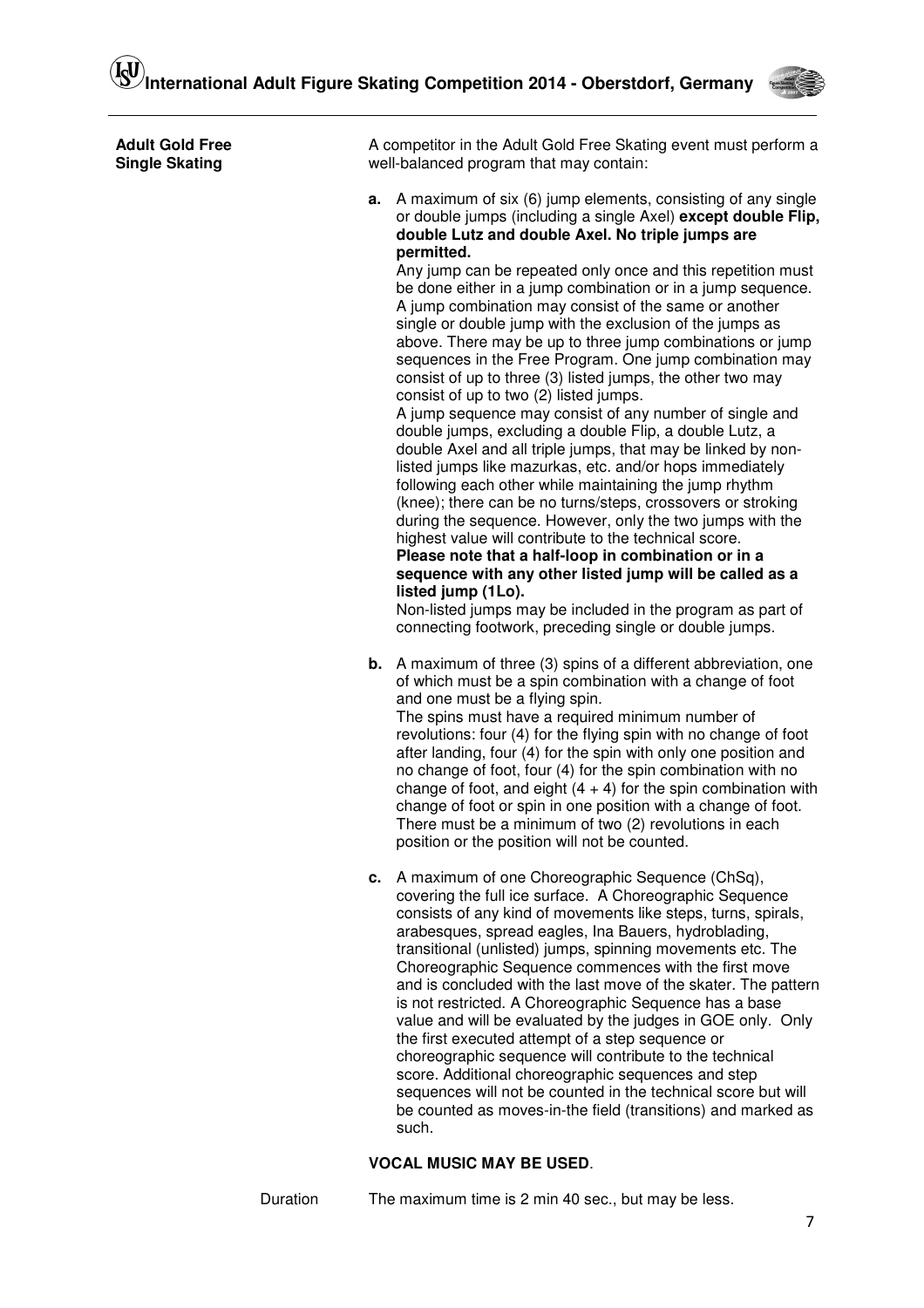

|                                                   | Factor   | The panel's points for each Program Component are multiplied<br>by a factor of 1.6.                                                                                                                                                                                                                                                                                                                                                                                                                                                                                                                                                                                                                                                                                                                                                                                                                                                                                                                                                                                                                                              |
|---------------------------------------------------|----------|----------------------------------------------------------------------------------------------------------------------------------------------------------------------------------------------------------------------------------------------------------------------------------------------------------------------------------------------------------------------------------------------------------------------------------------------------------------------------------------------------------------------------------------------------------------------------------------------------------------------------------------------------------------------------------------------------------------------------------------------------------------------------------------------------------------------------------------------------------------------------------------------------------------------------------------------------------------------------------------------------------------------------------------------------------------------------------------------------------------------------------|
| <b>Adult Silver Free</b><br><b>Single Skating</b> |          | A competitor in the Adult Silver Free Skating event must perform<br>a well-balanced program that may contain:                                                                                                                                                                                                                                                                                                                                                                                                                                                                                                                                                                                                                                                                                                                                                                                                                                                                                                                                                                                                                    |
|                                                   |          | a. A maximum of five (5) jump elements. The single Axel and<br>all other single jumps are permitted. No double jumps or<br>triple jumps are permitted.<br>Any jump can be repeated only once and this repetition must<br>be done either in a jump combination or in a jump sequence<br>A jump combination may consist of the same or another<br>single jump. There may be up to three jump combinations or<br>jump sequences in the Free Program. One jump combination<br>may consist of up to three (3) listed jumps, the other two may<br>consist of up to two (2) listed jumps.<br>A jump sequence may consist of any number of single jumps<br>that may be linked by non-listed jumps like mazurkas, etc.<br>and/or hops immediately following each other while<br>maintaining the jump rhythm (knee); there can be no<br>turns/steps, crossovers or stroking during the sequence.<br>However, only the two jumps with the highest value will<br>contribute to the technical score.<br>Please note that a half-loop in combination or in a<br>sequence with any other listed jump will be called as a<br>listed jump (1 Lo.) |
|                                                   |          | <b>b.</b> A maximum of three (3) spins of different abbreviations, one<br>of which must be a spin combination.<br>The spins must have a required minimum number of<br>revolutions: three (3) for the flying spin with no change of foot<br>after landing, three (3) for the spin with only one position and<br>no change of foot, four (4) for the spin combination with no<br>change of foot, and eight $(4 + 4)$ for the spin combination with<br>change of foot or spin in one position with a change of foot.<br>There must be a minimum of two (2) revolutions in each<br>position or the position will not be counted.                                                                                                                                                                                                                                                                                                                                                                                                                                                                                                     |
|                                                   |          | c. A maximum of one Choreographic Sequence (ChSq),<br>covering at least half of the ice surface. A Choreographic<br>Sequence consists of any kind of movements like steps,<br>turns, spirals, arabesques, spread eagles, Ina Bauers,<br>hydroblading, transitional (unlisted) jumps, spinning<br>movements etc. The Choreographic Sequence commences<br>with the first move and is concluded with the last move of the<br>skater. The pattern is not restricted. A Choreographic<br>Sequence has a base value and will be evaluated by the<br>judges in GOE only. Only the first executed attempt of a step<br>sequence or choreographic sequence will contribute to the<br>technical score. Additional choreographic sequences and<br>step sequences will not be counted in the technical score but<br>will be counted as moves-in-the field (transitions) and marked<br>as such.                                                                                                                                                                                                                                               |
|                                                   |          | <b>VOCAL MUSIC MAY BE USED.</b>                                                                                                                                                                                                                                                                                                                                                                                                                                                                                                                                                                                                                                                                                                                                                                                                                                                                                                                                                                                                                                                                                                  |
|                                                   | Duration | The maximum time is 2 min. 10 sec., but may be less.                                                                                                                                                                                                                                                                                                                                                                                                                                                                                                                                                                                                                                                                                                                                                                                                                                                                                                                                                                                                                                                                             |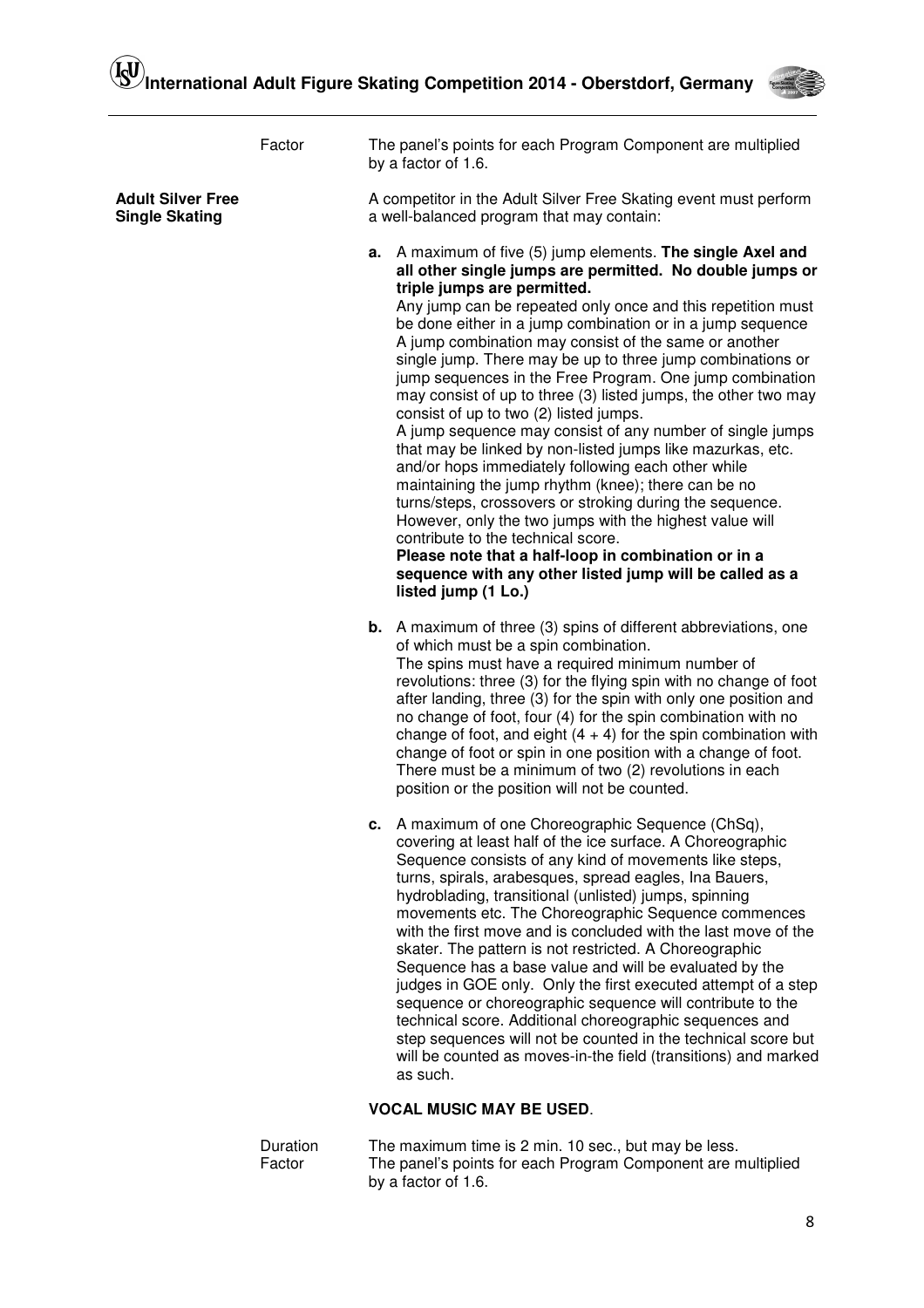

| <b>Adult Bronze</b><br><b>Free Single</b><br><b>Skating</b> | A competitor in the Adult Bronze Free Skating event must<br>perform a well-balanced program that may contain:                                                                                                                                                                                                                                                                                                                                                                                                                                                                                                                                                                                                                                                                                                                                                                                                                                                                                                                                                                                                |  |
|-------------------------------------------------------------|--------------------------------------------------------------------------------------------------------------------------------------------------------------------------------------------------------------------------------------------------------------------------------------------------------------------------------------------------------------------------------------------------------------------------------------------------------------------------------------------------------------------------------------------------------------------------------------------------------------------------------------------------------------------------------------------------------------------------------------------------------------------------------------------------------------------------------------------------------------------------------------------------------------------------------------------------------------------------------------------------------------------------------------------------------------------------------------------------------------|--|
|                                                             | a. A maximum of four (4) jump elements. Only single<br>jumps are permitted, no Axel type jump, no double or<br>triple jumps can be included.<br>Any jump can be repeated only once and this repetition<br>must be done either in a jump combination or in a jump<br>sequence.<br>A jump combination may consist of the same or another<br>single jump. There may be up to three jump combinations<br>or jump sequences in the Free Program. One jump<br>combination could consist of up to three (3) listed jumps,<br>the other two up to two (2) listed jumps.<br>A jump sequence may consist of any number of single<br>jumps that may be linked by non-listed jumps like<br>mazurkas, etc. and/or hops immediately following each<br>other while maintaining the jump rhythm (knee); there<br>can be no turns/steps, crossovers or stroking during the<br>sequence. However, only the two jumps with the highest<br>value will contribute to the technical score.<br>Please note that a half-loop in combination or in a<br>sequence with any other listed jump will be called as<br>a listed jump (1Lo). |  |
|                                                             | <b>b.</b> A maximum of two (2) spins of a different abbreviation.<br>The spins must have a required minimum number of<br>revolutions: three (3) for the spin with only one position<br>and no change of foot, four (4) for the spin combination<br>with no change of foot, and six $(3 + 3)$ for the spin<br>combination with change of foot. Flying spins are not<br><b>permitted</b> . There must be a minimum of two (2)<br>revolutions in each position or the position will not be<br>counted.                                                                                                                                                                                                                                                                                                                                                                                                                                                                                                                                                                                                          |  |
|                                                             | A maximum of one Choreographic Sequence (ChSq),<br>с.<br>covering at least half of the ice surface. A Choreographic<br>Sequence consists of any kind of movements like steps,<br>turns, spirals, arabesques, spread eagles, Ina Bauers,<br>hydroblading, transitional (unlisted) jumps, spinning<br>movements etc. The Choreographic Sequence<br>commences with the first move and is concluded with the<br>last move of the skater. The pattern is not restricted. A<br>Choreographic Sequence has a base value and will be<br>evaluated by the judges in GOE only.<br>Only the first executed attempt of a step sequence or<br>choreographic sequence will contribute to the technical<br>score. Additional choreographic sequences and step<br>sequences will not be counted in the technical score but<br>will be counted as moves-in-the field (transitions) and<br>marked as such.                                                                                                                                                                                                                     |  |
|                                                             | <b>VOCAL MUSIC MAY BE USED.</b>                                                                                                                                                                                                                                                                                                                                                                                                                                                                                                                                                                                                                                                                                                                                                                                                                                                                                                                                                                                                                                                                              |  |
| Duration<br>Factor                                          | The maximum time is 1 min. 50 sec., but may be less.<br>The panel's points for each Program Component are multiplied                                                                                                                                                                                                                                                                                                                                                                                                                                                                                                                                                                                                                                                                                                                                                                                                                                                                                                                                                                                         |  |

by a factor of 1.6.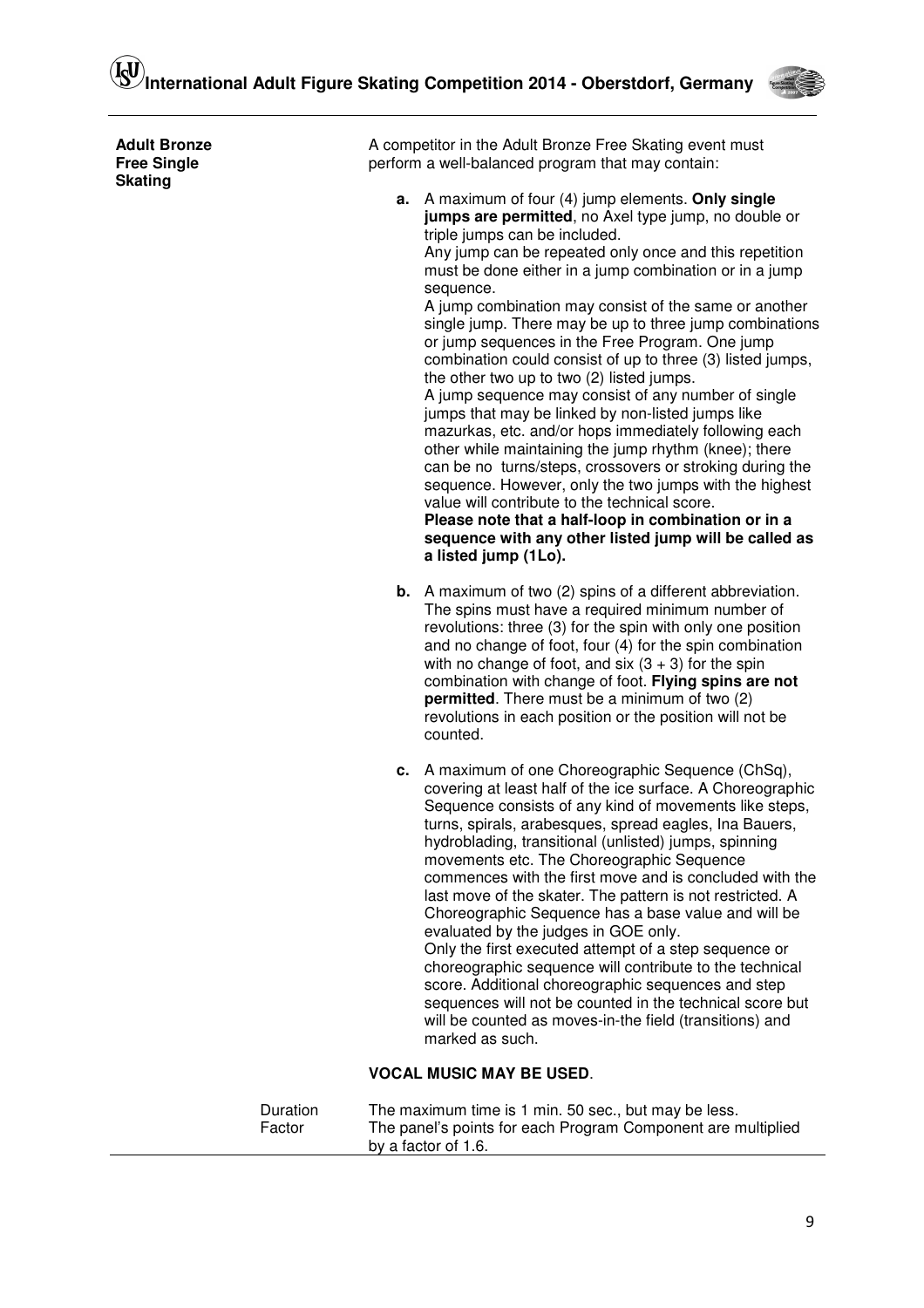

| <b>Pair Skating</b>                         |                     | Pair events consist of Free Skating only. Each pair must consist<br>of a man and a lady. The man must be the male skater, the lady<br>the female skater.                                                                                                                                                                                                                                                                                                                                                                                                                                                                                                                                                                                                                                                                                                                                                                                                                                                                                                                                                                                                                                                                                                                                                                                                                                                                                                                                                                                                                                                                                                                                                                                                                                                                                                                                                                                                                                                                                |  |  |
|---------------------------------------------|---------------------|-----------------------------------------------------------------------------------------------------------------------------------------------------------------------------------------------------------------------------------------------------------------------------------------------------------------------------------------------------------------------------------------------------------------------------------------------------------------------------------------------------------------------------------------------------------------------------------------------------------------------------------------------------------------------------------------------------------------------------------------------------------------------------------------------------------------------------------------------------------------------------------------------------------------------------------------------------------------------------------------------------------------------------------------------------------------------------------------------------------------------------------------------------------------------------------------------------------------------------------------------------------------------------------------------------------------------------------------------------------------------------------------------------------------------------------------------------------------------------------------------------------------------------------------------------------------------------------------------------------------------------------------------------------------------------------------------------------------------------------------------------------------------------------------------------------------------------------------------------------------------------------------------------------------------------------------------------------------------------------------------------------------------------------------|--|--|
| <b>Elite Masters Pair</b><br><b>Skating</b> | Free Skating        | Skaters signing up for this category will compete against other<br>Elite Masters Pair Skaters. The technical requirements are the<br>same as those for the category "Masters Pair Skating"                                                                                                                                                                                                                                                                                                                                                                                                                                                                                                                                                                                                                                                                                                                                                                                                                                                                                                                                                                                                                                                                                                                                                                                                                                                                                                                                                                                                                                                                                                                                                                                                                                                                                                                                                                                                                                              |  |  |
| <b>Masters Pair</b><br><b>Skating</b>       | <b>Free Skating</b> | Couples must perform a well-balanced program that may contain:<br><b>a.</b> A maximum of three (3) different lifts, one of which may<br>be a twist lift.<br><b>b.</b> A maximum of two $(2)$ throw jumps (single or double);<br>c. A maximum of one (1) solo jump. Single, double or triple<br>jumps are permitted. Any triple jump or 2A cannot be<br>repeated.<br><b>d.</b> A maximum of one $(1)$ jump combination with a maximum<br>of three listed jumps included or one (1) jump sequence<br>(the two jumps with the highest value will count for<br>points). Any triple jump or 2A, already performed as th<br>solo jump cannot be included.<br>e. A maximum of one (1) pair spin (pair spin or pair<br>combination spin). The spin must have a required<br>minimum number of revolutions: four (4) revolutions for a<br>pair spin and a minimum of 3 revolutions on each foot for<br>a pair combination spin. There must be a minimum of two<br>(2) revolutions in each position or the position will not be<br>counted.<br>A maximum of one solo spin or solo spin combination.<br>f.<br>The spin must have a required minimum number of<br>revolutions: five (5) for the flying spin, five (5) for the spin<br>with only one position, and four (4) on each foot for the<br>spin combination with change of foot. There must be a<br>minimum of two (2) revolutions in each position or the<br>position will not be counted.<br>g. A maximum of one death spiral or pivot spiral (position<br>optional). At least 3/4 revolution in pivot position by the<br>man is required.<br><b>h.</b> A maximum of one step sequence (StSq) fully utilizing<br>the ice surface. The pattern is not restricted. Only the first<br>executed attempt of a step sequence will contribute to<br>the technical score. Additional choreographic sequences<br>and step sequences will not be counted in the technical<br>score but will be counted as moves-in-the field<br>(transitions) and marked as such.<br><b>VOCAL MUSIC MAY BE USED.</b> |  |  |
|                                             | Duration            | The maximum time is 3 min. 10 sec., but may be less.                                                                                                                                                                                                                                                                                                                                                                                                                                                                                                                                                                                                                                                                                                                                                                                                                                                                                                                                                                                                                                                                                                                                                                                                                                                                                                                                                                                                                                                                                                                                                                                                                                                                                                                                                                                                                                                                                                                                                                                    |  |  |
|                                             | Factor              | The panels points for each Program Component are multiplied by                                                                                                                                                                                                                                                                                                                                                                                                                                                                                                                                                                                                                                                                                                                                                                                                                                                                                                                                                                                                                                                                                                                                                                                                                                                                                                                                                                                                                                                                                                                                                                                                                                                                                                                                                                                                                                                                                                                                                                          |  |  |

a factor of 1.6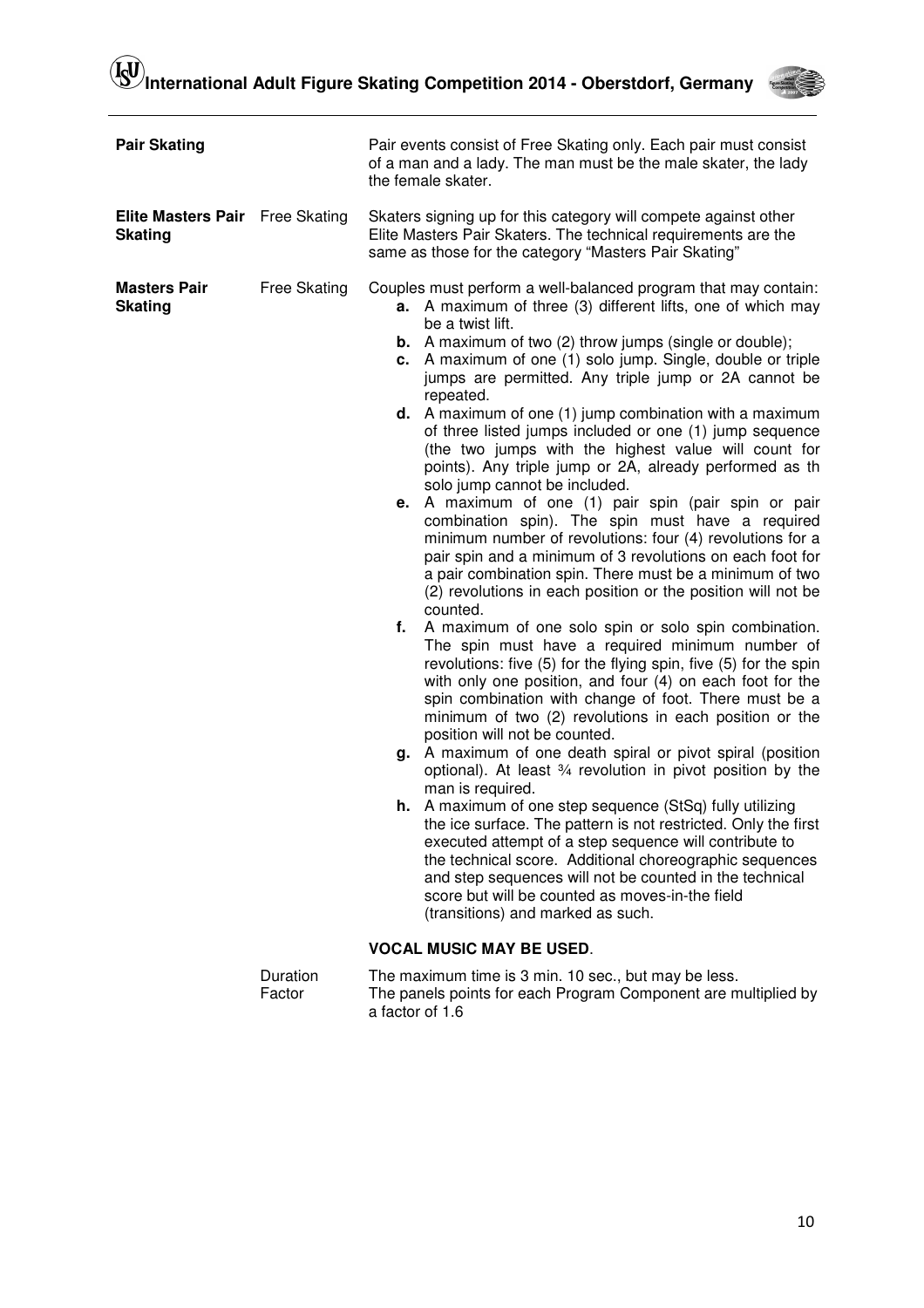

| <b>Adult Pair</b><br><b>Skating</b> | Free Skating | е.<br>f.<br>q. | Couples must perform a well-balanced program that<br>demonstrates skating skills, timing and unison, and full use of the<br>ice surface. There are no required elements, but couples may<br>choose to include up to eight (8) elements selected from:<br>a. A maximum of two (2) different lifts of Group 1 or Group 2<br>with a minimum $\frac{1}{2}$ revolution for the man and 1 revolution<br>for the lady. Variations of the lady's position, no-handed<br>and one-handed lifts, and combination lifts are not<br>permitted. Overhead lifts and twist lifts are not permitted.<br>A different take-off counts as a different lift.<br><b>b.</b> A maximum of one (1) solo jump. Only single jumps are<br>permitted.<br>c. A maximum of one (1) jump combination with a maximum<br>of three jumps included or one (1) jump sequence (the<br>two jumps with the highest value will count for points).<br><b>d.</b> A maximum of one $(1)$ throw jump (Only single jumps are<br>permitted).<br>A maximum of one (1) pair spin (pair spin or pair<br>combination spin). The spin must have a required<br>minimum number of revolutions: three (3) revolutions for<br>a pair spin and six (6) for a pair combination spin. There<br>must be a minimum of two (2) revolutions in each<br>position or the position will not be counted.<br>A maximum of one death spiral or pivot spiral (position<br>optional). At least 3/4 revolution in pivot position by the<br>man is required.<br>A maximum of one Choreographic Sequence (ChSq),<br>covering at least half of the ice surface. A Choreographic<br>Sequence consists of any kind of movements like steps,<br>turns, spirals, arabesques, spread eagles, Ina Bauers,<br>hydroblading, transitional (unlisted) jumps, spinning<br>movements etc. The Choreographic Sequence<br>commences with the first move and is concluded with the<br>last move of the skater. The pattern is not restricted. A<br>Choreographic Sequence has a base value and will be<br>evaluated by the judges in GOE only.<br>Only the first executed attempt of a step sequence or<br>choreographic sequence will contribute to the technical<br>score. Additional choreographic sequences and step<br>sequences will not be counted in the technical score but<br>will be counted as moves-in-the field (transitions) and<br>marked as such. |
|-------------------------------------|--------------|----------------|---------------------------------------------------------------------------------------------------------------------------------------------------------------------------------------------------------------------------------------------------------------------------------------------------------------------------------------------------------------------------------------------------------------------------------------------------------------------------------------------------------------------------------------------------------------------------------------------------------------------------------------------------------------------------------------------------------------------------------------------------------------------------------------------------------------------------------------------------------------------------------------------------------------------------------------------------------------------------------------------------------------------------------------------------------------------------------------------------------------------------------------------------------------------------------------------------------------------------------------------------------------------------------------------------------------------------------------------------------------------------------------------------------------------------------------------------------------------------------------------------------------------------------------------------------------------------------------------------------------------------------------------------------------------------------------------------------------------------------------------------------------------------------------------------------------------------------------------------------------------------------------------------------------------------------------------------------------------------------------------------------------------------------------------------------------------------------------------------------------------------------------------------------------------------------------------------------------------------------------------------------------------------------------------------------------------------------------------------------------------------|
|                                     |              |                | <b>VOCAL MUSIC MAY BE USED.</b>                                                                                                                                                                                                                                                                                                                                                                                                                                                                                                                                                                                                                                                                                                                                                                                                                                                                                                                                                                                                                                                                                                                                                                                                                                                                                                                                                                                                                                                                                                                                                                                                                                                                                                                                                                                                                                                                                                                                                                                                                                                                                                                                                                                                                                                                                                                                           |

 Duration The maximum time is 2 min. 50 sec., but may be less. Factor The panel's points for each Program Component are multiplied by a factor of 1.6.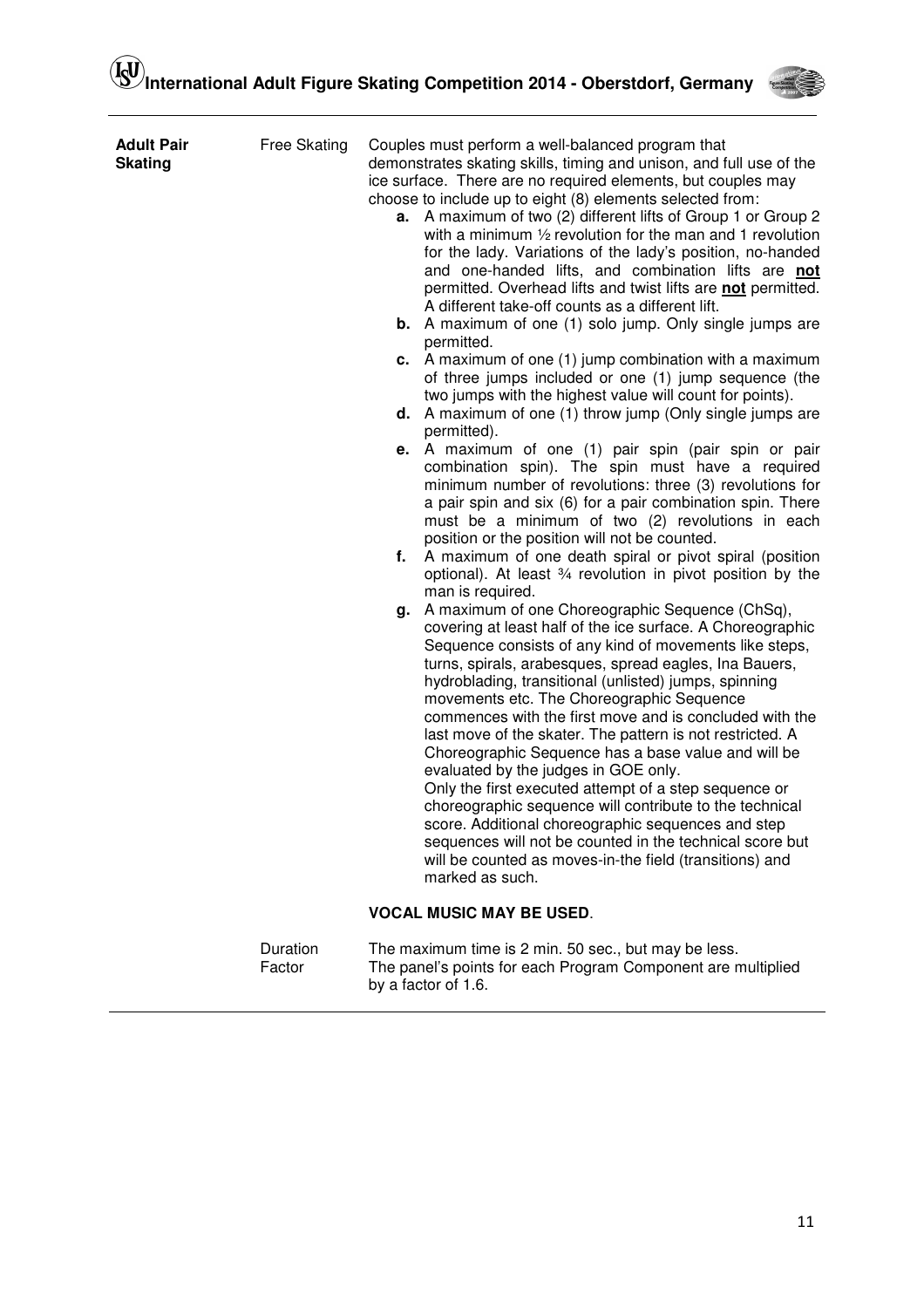

| <b>Ice Dance</b>                     | General                                               | Each couple consists of a man and a lady. The Man must<br>skate the Man's Steps and the Lady must skate the Lady's<br>Steps.                                                                |                                                                                                                                                                                                                                                                                                                                                                                                                                                                                                                                                                                                                                                                                                                                                                                                                                                                                                                                                                                                                                                                                                                                                                                                                                                                                                                                                                                                                                                                                                                                                             |
|--------------------------------------|-------------------------------------------------------|---------------------------------------------------------------------------------------------------------------------------------------------------------------------------------------------|-------------------------------------------------------------------------------------------------------------------------------------------------------------------------------------------------------------------------------------------------------------------------------------------------------------------------------------------------------------------------------------------------------------------------------------------------------------------------------------------------------------------------------------------------------------------------------------------------------------------------------------------------------------------------------------------------------------------------------------------------------------------------------------------------------------------------------------------------------------------------------------------------------------------------------------------------------------------------------------------------------------------------------------------------------------------------------------------------------------------------------------------------------------------------------------------------------------------------------------------------------------------------------------------------------------------------------------------------------------------------------------------------------------------------------------------------------------------------------------------------------------------------------------------------------------|
| <b>Elite Masters</b><br><b>Dance</b> | Pattern<br>Dance                                      | Skaters signing up for this category will compete against other<br>Elite Masters Ice Dancers. The technical requirements are the<br>same as those for the category "Masters Pattern Dance." |                                                                                                                                                                                                                                                                                                                                                                                                                                                                                                                                                                                                                                                                                                                                                                                                                                                                                                                                                                                                                                                                                                                                                                                                                                                                                                                                                                                                                                                                                                                                                             |
| <b>Masters Dance</b>                 | Pattern                                               | #10                                                                                                                                                                                         | Ravensburger Waltz (2 sequences)                                                                                                                                                                                                                                                                                                                                                                                                                                                                                                                                                                                                                                                                                                                                                                                                                                                                                                                                                                                                                                                                                                                                                                                                                                                                                                                                                                                                                                                                                                                            |
|                                      | Dance                                                 | #21                                                                                                                                                                                         | Argentine Tango (2 sequences)                                                                                                                                                                                                                                                                                                                                                                                                                                                                                                                                                                                                                                                                                                                                                                                                                                                                                                                                                                                                                                                                                                                                                                                                                                                                                                                                                                                                                                                                                                                               |
| <b>Adult Gold Dance</b>              | Pattern                                               | #14                                                                                                                                                                                         | Quickstep(4 sequences)                                                                                                                                                                                                                                                                                                                                                                                                                                                                                                                                                                                                                                                                                                                                                                                                                                                                                                                                                                                                                                                                                                                                                                                                                                                                                                                                                                                                                                                                                                                                      |
|                                      | Dance                                                 | #21                                                                                                                                                                                         | Argentine Tango (2 sequences)                                                                                                                                                                                                                                                                                                                                                                                                                                                                                                                                                                                                                                                                                                                                                                                                                                                                                                                                                                                                                                                                                                                                                                                                                                                                                                                                                                                                                                                                                                                               |
| <b>Adult Silver</b>                  | Pattern                                               | #20                                                                                                                                                                                         | Tango (2 sequences)                                                                                                                                                                                                                                                                                                                                                                                                                                                                                                                                                                                                                                                                                                                                                                                                                                                                                                                                                                                                                                                                                                                                                                                                                                                                                                                                                                                                                                                                                                                                         |
| <b>Dance</b>                         | Dance                                                 | #9                                                                                                                                                                                          | Starlight Waltz (2 sequences)                                                                                                                                                                                                                                                                                                                                                                                                                                                                                                                                                                                                                                                                                                                                                                                                                                                                                                                                                                                                                                                                                                                                                                                                                                                                                                                                                                                                                                                                                                                               |
| <b>Adult Bronze</b>                  | Pattern                                               | #1                                                                                                                                                                                          | Fourteenstep (3 sequences)                                                                                                                                                                                                                                                                                                                                                                                                                                                                                                                                                                                                                                                                                                                                                                                                                                                                                                                                                                                                                                                                                                                                                                                                                                                                                                                                                                                                                                                                                                                                  |
| <b>Dance</b>                         | Dance                                                 | #4                                                                                                                                                                                          | European Waltz (2 sequences)                                                                                                                                                                                                                                                                                                                                                                                                                                                                                                                                                                                                                                                                                                                                                                                                                                                                                                                                                                                                                                                                                                                                                                                                                                                                                                                                                                                                                                                                                                                                |
|                                      |                                                       | The Referee will indicate the starting point of each dance                                                                                                                                  |                                                                                                                                                                                                                                                                                                                                                                                                                                                                                                                                                                                                                                                                                                                                                                                                                                                                                                                                                                                                                                                                                                                                                                                                                                                                                                                                                                                                                                                                                                                                                             |
|                                      | Factors in<br>each dance<br>for Program<br>Components | <b>Skating Skills</b><br>Performance<br>Interpretation<br>Timing                                                                                                                            | 0,75<br>0,50<br>0,50<br>0,75                                                                                                                                                                                                                                                                                                                                                                                                                                                                                                                                                                                                                                                                                                                                                                                                                                                                                                                                                                                                                                                                                                                                                                                                                                                                                                                                                                                                                                                                                                                                |
|                                      |                                                       |                                                                                                                                                                                             | In accordance with ISU Rule 608, Rule 353, paragraph 1.n) (ii)<br>and ISU Communication No.1782, official ISU Pattern Dance<br>music will be used, except that couples shall provide their own<br>music for the following Pattern Dances: Fourteenstep (Bronze),<br>Tango (Silver), Quickstep (Gold), and Ravensburger Waltz<br>(Masters/Masters Elite). The music must be chosen in<br>accordance with the Rhythm of the Pattern Dance. The tempo<br>throughout the required Sequences must be constant and in<br>accordance with the required tempo of the Pattern Dance (see<br>ISU Handbook Ice Dance 2003) plus or minus 2 beats per<br>minute. The chosen music may be a tune from ISU Ice Dance<br>music. In this case only tunes 1 to 5 can be chosen and the<br>music must be recorded on the skaters' own disc. OR, in<br>accordance with the tempo requirements below, Bronze skaters<br>may choose their own music for the Fourteenstep, Silver skaters<br>may choose their own music for the Tango, Gold skaters may<br>choose their own music for the Quickstep and Masters /Masters<br>Elite skaters may choose their own music for the Ravensburger<br>Waltz. A violation of tempo specifications will result in a 1.0 point<br>deduction by the Referee. Vocal music may be used.<br>For the application of Rule 608 paragraph 1.d) with music<br>provided by the Couple, it is specified that the start of the first<br>Step of the dance must be on beat 1 of a measure (unless<br>otherwise specified in the description of the dance.) |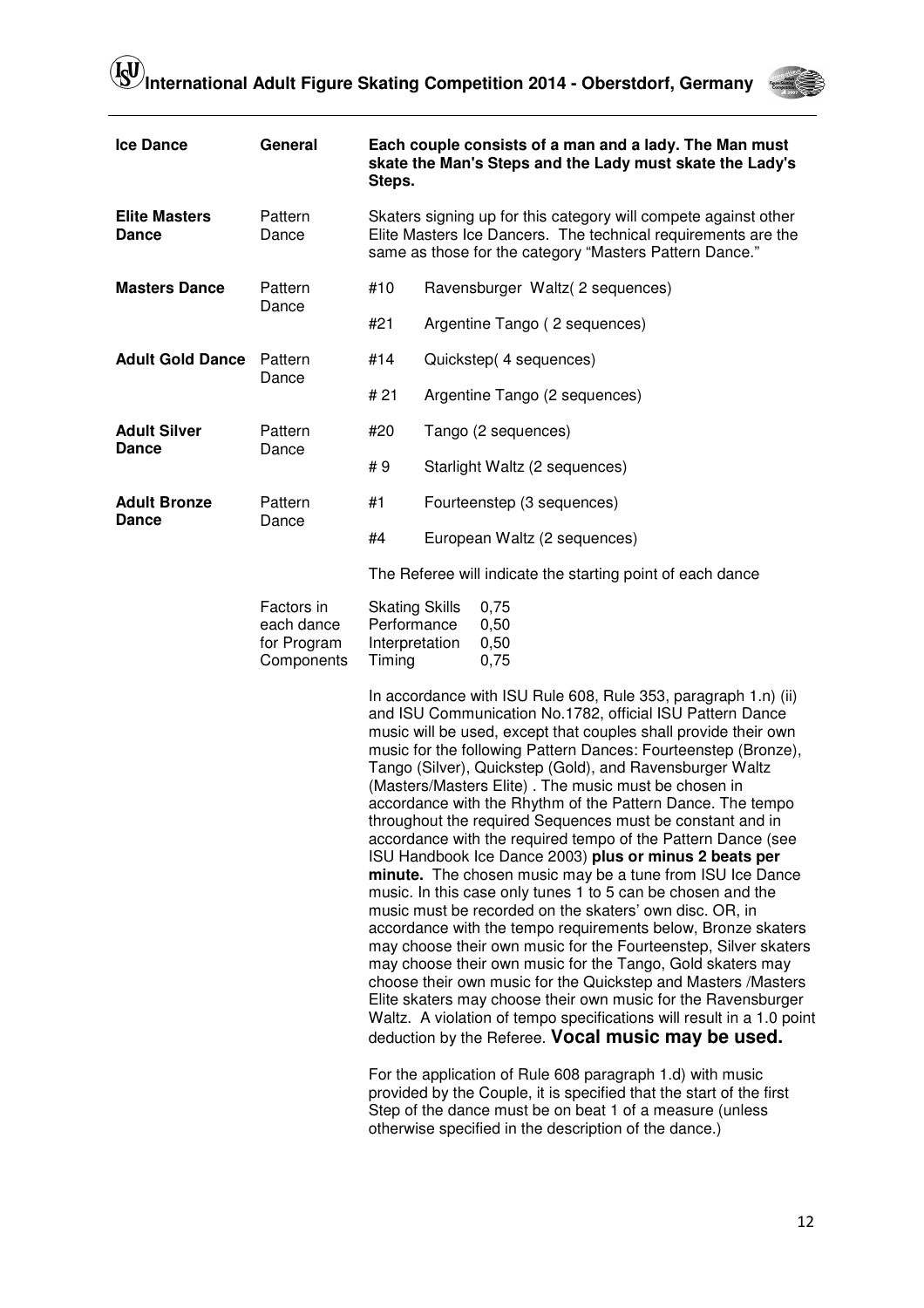

 Rule 607 paragraph 4 provides that the Referee may announce the approximate location at which the Pattern Dances must be started. All Pattern Dances shall be started so that the steps of the first side of the pattern are skated in front of the Judges unless otherwise specified by the Referee. If the Referee changes the side to start, the change must be announced at the time of the first draw for starting order.

Tempo specification for the Pattern Dance music chosen by couples:

- (Bronze): Fourteenstep Tempo- 56 measures of 2 beats per minute or 28 measures of 4 beats per minute or 112 beats per minute, plus or minus 2 beats per minute

- (Silver) : Tango -Tempo- 26 measures of 4 beats per minute – 104 beats per minute, plus or minus 2 beats per minute

- (Gold): Quickstep - 56 measures of 2 beats per minute or 112 beats per minute, plus or minus 2 beats per minute

- (Elite Masters and Masters): Ravensburger Waltz – 66 measures of 3 beats per minute or 198 beats per minute, plus or minus 2 beats per minute.

Sequences must be constant and in accordance with the required tempo of the Pattern Dance (see ISU Handbook Ice Dance 2003) plus or minus 2 beats per minute.

The couple shall furnish competition music in accordance with Rule 343, paragraph 1.

The second Pattern Dance in each category will use ISU Ice Dance music which will be provided by the organizers.

The Pattern Dances will be judged without Key Points.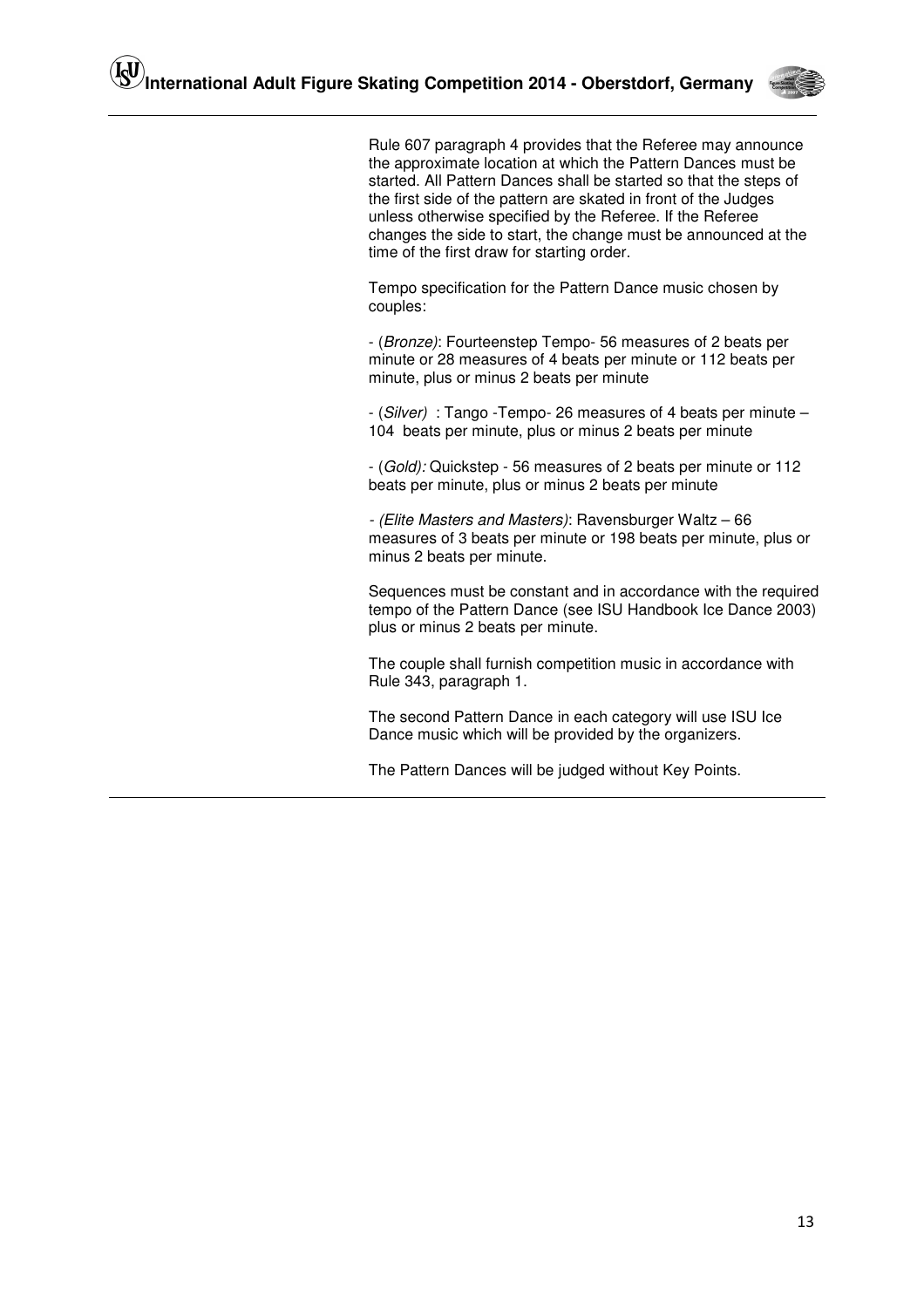Skaters signing up for this category will compete against other Elite Masters Ice Dancers. The technical requirements are the

**Elite Masters Short Dance** 



|                                                               | same as for the category "Short Dance".                                                                                                                                                                                                                                                                                                                                                                                                                                                                                                                                                                                                                                                                                                                                                                                                                                                                |
|---------------------------------------------------------------|--------------------------------------------------------------------------------------------------------------------------------------------------------------------------------------------------------------------------------------------------------------------------------------------------------------------------------------------------------------------------------------------------------------------------------------------------------------------------------------------------------------------------------------------------------------------------------------------------------------------------------------------------------------------------------------------------------------------------------------------------------------------------------------------------------------------------------------------------------------------------------------------------------|
| <b>Masters Short</b><br><b>Dance</b>                          | Skaters signing up for this category will compete against other<br>Masters Ice Dancers. (Recommended for gold level or above ice<br>dancers.) The technical requirements are the same as for the<br>category "Short Dance".                                                                                                                                                                                                                                                                                                                                                                                                                                                                                                                                                                                                                                                                            |
| <b>Adult Short</b><br><b>Dance</b>                            | Skaters signing up for this category will compete against others at<br>the Adult Short Dance level. (Recommended for silver level ice<br>dancers.)                                                                                                                                                                                                                                                                                                                                                                                                                                                                                                                                                                                                                                                                                                                                                     |
| <b>Short Dance</b><br><b>Technical</b><br><b>Requirements</b> | In accordance with ISU Technical Rules Ice Dance 2012, Rule<br>609 and all pertinent ISU Communications with special attention<br>to ISU Communications 1738, 1782, 1787 and 1805.                                                                                                                                                                                                                                                                                                                                                                                                                                                                                                                                                                                                                                                                                                                     |
|                                                               | The composition of the Short Dance in the season 2013/14 is as<br>follows: Quickstep, or Quickstep plus one of the following<br>Rhythms: Foxtrot, Charleston.                                                                                                                                                                                                                                                                                                                                                                                                                                                                                                                                                                                                                                                                                                                                          |
|                                                               | Required Pattern Dance Elements: Two (2) sequences of<br>Quickstep, either skated one after the other or separately.<br>Step #1 of each Sequence must be skated on a different side<br>of the ice surface. The Pattern Dance Elements must be skated<br>on the Quickstep Rhythm, in the style of the Quickstep. The<br>tempo of music throughout the Pattern Dance Elements must be<br>constant and in accordance with the required Tempo of the<br>Pattern Dance Element Quickstep, i.e., 56 measures of two beats<br>or 112 beats per minute, plus or minus 2 beats per minute<br><b>a.</b> One (1) Short Lift is required. In addition, one (1)<br>Transitional Dance Lift (up to 6 seconds), but no more,<br>performed optionally after the required Dance Lift is<br>permitted.<br><b>b.</b> One (1) Not Touching Midline Step Sequence OR Not<br>Touching Circular Step Sequence OR Not Touching |
|                                                               | Diagonal Step Sequence:<br>Notes for Not Touching Circular Step Sequence:<br>In accordance with Rule 603, paragraph 4, this element<br>must be performed in either the clockwise or<br>anticlockwise direction, utilizing the full width of the ice<br>surface on the short axis of the rink.                                                                                                                                                                                                                                                                                                                                                                                                                                                                                                                                                                                                          |
|                                                               | One (1) Set of Sequential Twizzles.<br>с.                                                                                                                                                                                                                                                                                                                                                                                                                                                                                                                                                                                                                                                                                                                                                                                                                                                              |
|                                                               | The Dance Spin is not a Required Element. Nevertheless, a<br>spinning movement skated by the couple together in any hold<br>around a common axis on one foot (or two feet) with any number<br>of rotations is permitted. A couple may choose to use this<br>movement as part of their choreography. The Technical Panel will<br>ignore these movements and the Judges will not consider these<br>movements as one of the permitted stops.                                                                                                                                                                                                                                                                                                                                                                                                                                                              |

**Quickstep, Foxtrot and Charleston** are described in the ISU Ice Dance Music Rhythms Booklet 1995.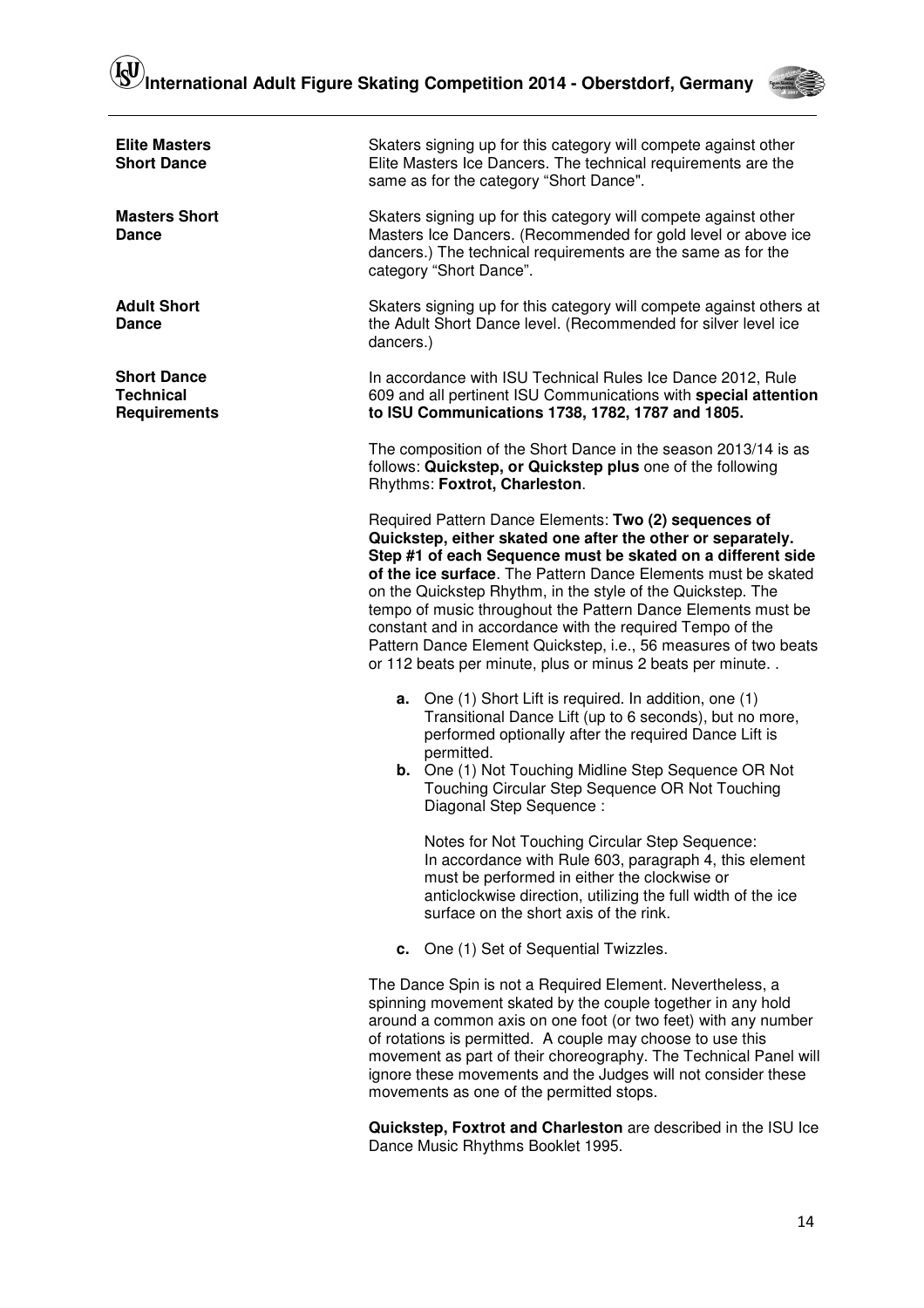

#### **Specifications:**

- Step # 1 of each Pattern Dance Sequence must be skated on a different side of the ice surface.
- The description, chart and diagrams of the Pattern Dances are included in the ISU Handbook Ice Dance 2003.
- The concept and choreography must produce the feeling of a unified dance. The Pattern Dance elements may be skated anywhere in the Short Dance and should be integrated into the composition of the dance so that there should not be the feeling that there are just rhythms put together without thought of how they fit together.
- Rule 608 paragraph 1 applies with the following alteration to the first sentence of subparagraph d): Timing – the Pattern Dance Elements must be skated in strict time to the music with the start of the first Step of each Pattern Dance Element Quickstep (if they are not skated one after the other), the first performed Pattern Dance Element Quickstep (if they are skated one after the other) on beat 1 of a four measure musical phrase.
- Rule 609 paragraph 1d) and h) apply with the following alteration:
	- Crossing the Long Axis while performing the Not Touching Midline, Diagonal or Circular Step Sequence.
	- Performing the Not Touching Circular Step Sequence in the clockwise direction,
	- Performing one loop within no more than 20 meters of the barrier and crossing the Long Axis to connect the two Pattern Dance Elements Quickstep **Do not constitute violations of the provisions of this**

**Rule.**

Note: as per Communication 1677, paragraph 7.2, a Pattern Dance Element not started on the required beat must be penalized by Judges with a reduction of 0.5 (per Pattern Dance Element) under the mark for Program Components, Composition/Choreography.

Music for the entire Short Dance (including music for specified Pattern Dance Elements) is provided by the couple and may be vocal.

Duration: maximum two (2) minutes and 50 seconds, but may be less.

| Factors for | <b>Skating Skills</b>                  | 0.80 |
|-------------|----------------------------------------|------|
| program     | Transitions/Linking Footwork/Movements | 0.70 |
| components  | Performance/Execution                  | 0.70 |
|             | Composition/Choreography               | 0.80 |
|             | Interpretation/Timing                  | 1.00 |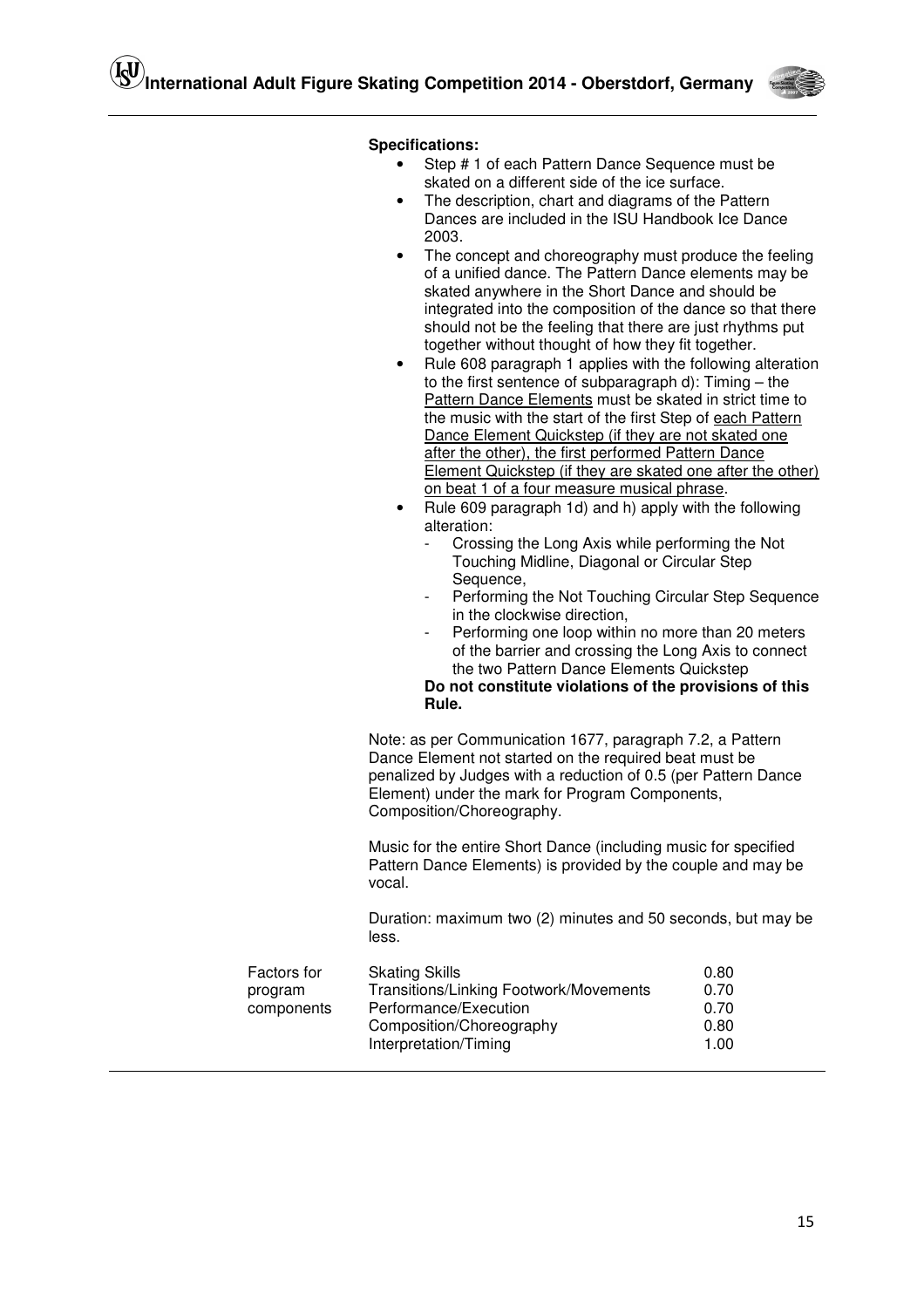

| <b>Elite Masters</b><br><b>Free Dance</b> | Free Dance                           | Skaters signing up for this category will compete against other<br>Elite Masters Ice Dancers. The technical requirements are the<br>same as those for the category "Gold Free Dance".                                                                                                                                                                                                                                                                                                                                                                                                                                                                                                                                                                                                     |  |
|-------------------------------------------|--------------------------------------|-------------------------------------------------------------------------------------------------------------------------------------------------------------------------------------------------------------------------------------------------------------------------------------------------------------------------------------------------------------------------------------------------------------------------------------------------------------------------------------------------------------------------------------------------------------------------------------------------------------------------------------------------------------------------------------------------------------------------------------------------------------------------------------------|--|
| <b>Masters Free</b><br><b>Dance</b>       | Free Dance                           | Skaters signing up for this category will compete against other<br>Elite Masters Ice Dancers. The technical requirements are the<br>same as those for the category "Gold Free Dance".                                                                                                                                                                                                                                                                                                                                                                                                                                                                                                                                                                                                     |  |
| <b>Gold Free</b><br><b>Dance</b>          | Free Dance                           | In accordance with Rule 610 and all pertinent ISU<br>Communications.<br>The requirements for a well-balanced program are:                                                                                                                                                                                                                                                                                                                                                                                                                                                                                                                                                                                                                                                                 |  |
|                                           |                                      | A maximum of two (2) different dance lifts, 1 short lift with<br>а.<br>a maximum duration of 6 sec. and 1 long lift with a<br>maximum duration of 12 seconds; OR three (3) different<br>types of short lifts.<br><b>b.</b> A maximum of one (1) Dance Spin, with optional<br>positions. A simple spin with no change of foot<br>consisting of at least three (3) rotations for each partner<br>or a Combination Spin with a change of foot consisting of<br>at least three (3) rotations on each foot is permitted.<br>c. A maximum of one (1) Circular in hold Step Sequence<br>(clockwise or anti-clockwise.)<br>d. A maximum of one (1) set of Synchronized Twizzles with<br>up to three (3) steps between.<br>Duration: maximum three (3) minutes and 10 seconds, but may<br>be less. |  |
|                                           |                                      | <b>VOCAL MUSIC MAY BE USED.</b>                                                                                                                                                                                                                                                                                                                                                                                                                                                                                                                                                                                                                                                                                                                                                           |  |
|                                           | Factors for<br>program<br>components | <b>Skating Skills</b><br>1.25<br>Transitions/Linking Footwork/Movements<br>1.75<br>1.00<br>Performance/Execution<br>Composition/Choreography<br>1.00<br>Interpretation/Timing<br>1.00                                                                                                                                                                                                                                                                                                                                                                                                                                                                                                                                                                                                     |  |
| <b>Silver Free</b><br><b>Dance</b>        | Free Dance                           | In accordance with Rule 610 and all pertinent ISU<br>Communications<br>The requirements for a well-balanced program are:<br>A maximum of one (1) dance lift, with a maximum<br>а.<br>duration of 6 sec.<br><b>b.</b> A maximum of one (1) Diagonal in hold Step Sequence.<br>c. A maximum of one (1) set of Synchronized Twizzles with<br>up to three (3) steps between.<br><b>d.</b> A maximum of one (1) Dance Spin with optional<br>positions. A simple spin with no change of foot consisting<br>of at least three (3) revolutions for each partner or a<br>Combination Spin with a change of foot consisting of at<br>least three (3) rotations on each foot is permitted.<br>Duration: maximum two (2) minutes and 40 seconds, but may be<br>less.                                  |  |

#### **VOCAL MUSIC MAY BE USED**.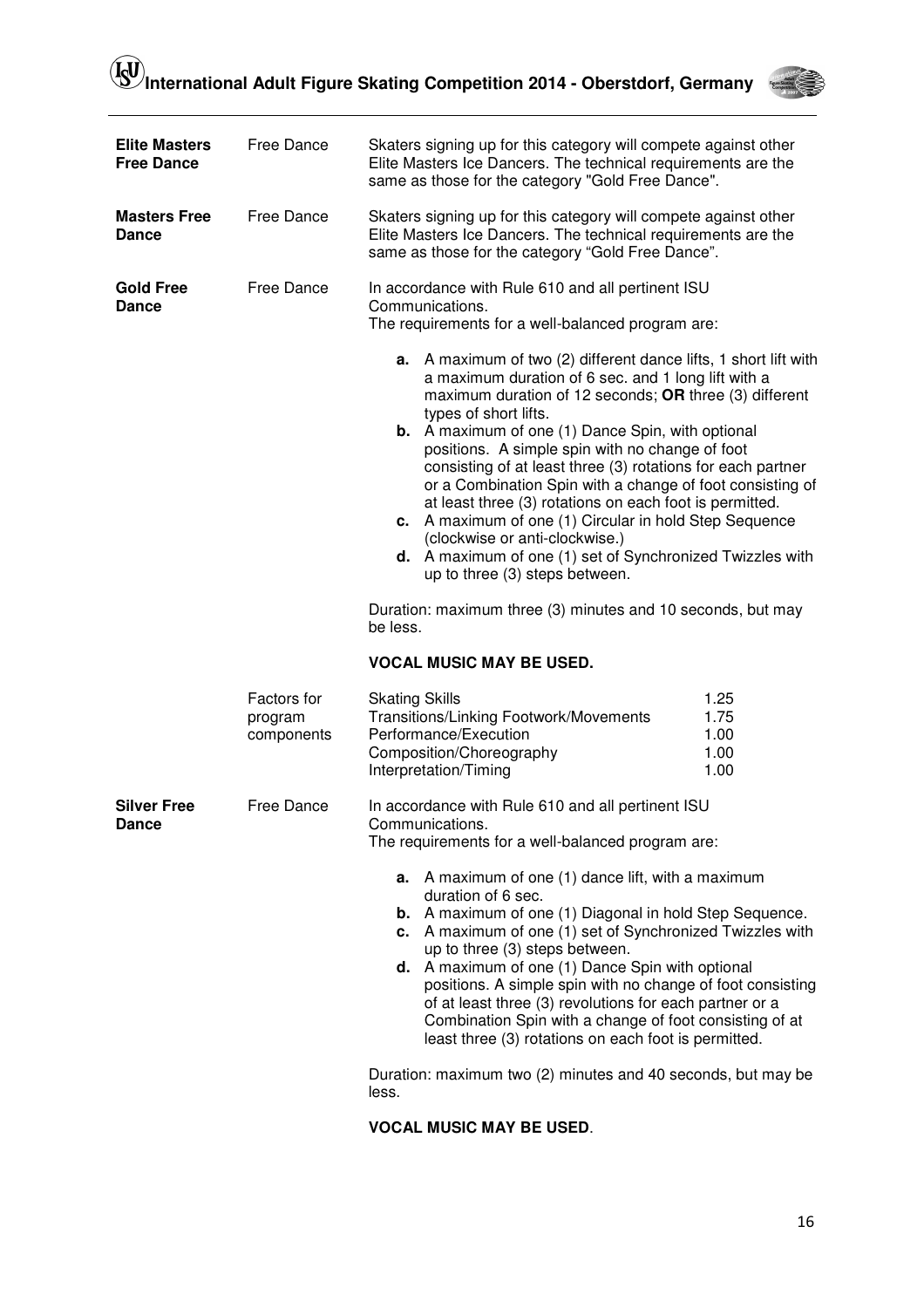

|                                    | Factors for<br>program<br>components | <b>Skating Skills</b><br>Transitions/Linking Footwork/Movements<br>Performance/Execution<br>Composition/Choreography<br>Interpretation/Timing                                                                                                                                                                                                                                                                                                                                                                                                                                                                                         | 1.25<br>1.75<br>1.00<br>1.00<br>1.00 |  |
|------------------------------------|--------------------------------------|---------------------------------------------------------------------------------------------------------------------------------------------------------------------------------------------------------------------------------------------------------------------------------------------------------------------------------------------------------------------------------------------------------------------------------------------------------------------------------------------------------------------------------------------------------------------------------------------------------------------------------------|--------------------------------------|--|
| <b>Bronze Free</b><br><b>Dance</b> | Free Dance                           | In accordance with Rule 610 and all pertinent ISU<br>Communications.<br>The requirements for a well-balanced program are:<br><b>a.</b> A maximum of one (1) dance lift, with a maximum<br>duration of 6 sec.<br><b>b.</b> A maximum of one (1) Diagonal in hold Step Sequence.<br>c. A maximum of one (1) Dance Spin with optional<br>positions. A simple spin with no change of foot consisting<br>of at least three (3) revolutions for each partner or a<br>Combination Spin with a change of foot consisting of at<br>least three (3) rotations on each foot is permitted.<br>Duration: maximum two (2) minutes, but may be less. |                                      |  |
|                                    | <b>VOCAL MUSIC MAY BE USED.</b>      |                                                                                                                                                                                                                                                                                                                                                                                                                                                                                                                                                                                                                                       |                                      |  |
|                                    | Factors for<br>program<br>components | <b>Skating Skills</b><br>Transitions/Linking Footwork/Movements<br>Performance/Execution<br>Composition/Choreography<br>Interpretation/Timing                                                                                                                                                                                                                                                                                                                                                                                                                                                                                         | 1.25<br>1.75<br>1.00<br>1.00<br>1.00 |  |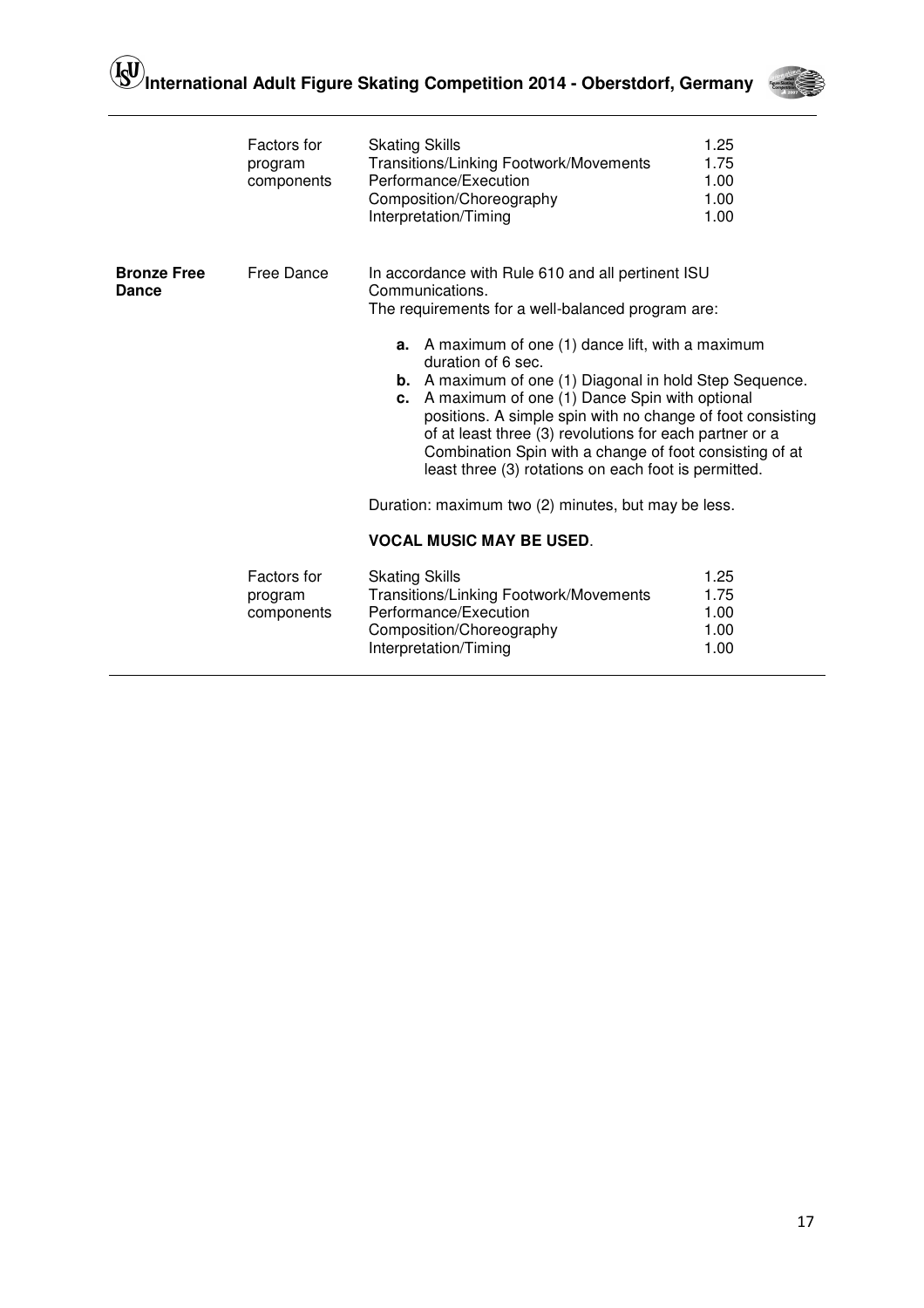

| Synchronized<br><b>Skating</b> | <b>Free Skating</b>    | A team shall consist of 8-16 skaters with a maximum number of<br>four (4) alternate skaters, and may include both ladies and men.<br>Skaters must meet the age requirements as stated in this<br>announcement.                                                                                                                                               |
|--------------------------------|------------------------|--------------------------------------------------------------------------------------------------------------------------------------------------------------------------------------------------------------------------------------------------------------------------------------------------------------------------------------------------------------|
|                                |                        | The Free Program must be skated according to ISU Rules 2012<br>(Special Regulations & Technical Rules Synchronized Skating<br>2012, ISU Communications No.1798 and all other pertinent ISU<br>Communications).                                                                                                                                               |
|                                |                        | The teams must skate a well balanced Free Skating Program<br>which contains the following six (6) elements:                                                                                                                                                                                                                                                  |
|                                |                        | <b>a.</b> one $(1)$ block $(B)$ ;<br><b>b.</b> one $(1)$ circle $(C)$ ;<br>c. one $(1)$ creative element $(Cr)$<br><b>d.</b> one $(1)$ intersection $(I)$<br><b>e.</b> one $(1)$ line $(L)$<br>f.<br>one $(1)$ wheel $(W)$                                                                                                                                   |
|                                |                        | Wheel Element - Junior and Senior SHORT PROGRAM and<br>Novice FREE SKATING definition and requirements (see<br>regulations for details.)                                                                                                                                                                                                                     |
|                                |                        | Additional elements may be incorporated into the Free Skating<br>Program and will be judged as transitions and/or choreography<br>components. The Planned Program Content sheet should<br>indicate which elements are transition/choreography elements.<br>Definitions of recommended elements are in accordance with ISU<br>Rules 905 and 911, paragraph 2. |
|                                |                        | Difficulty Groups of Elements and Features and the description of<br>their requirements are in accordance with the pertinent ISU<br>Communications.                                                                                                                                                                                                          |
|                                |                        | Illegal Elements: The illegal elements are those applicable to<br>Junior Free Skating, Rule 912, paragraph 10 b. In addition,<br>"vaults" are also illegal.                                                                                                                                                                                                  |
|                                |                        | Holds: Minimum of three (3) different recognizable holds are<br>required. A deduction will be made by the Referee if the required<br>number of holds is not in the program.                                                                                                                                                                                  |
|                                |                        | Duration: maximum three (3) minutes and 10 seconds, but may<br>be less.                                                                                                                                                                                                                                                                                      |
|                                |                        | The time must be reckoned from the moment that the Team<br>begins a skating movement (glide) until arriving at a complete<br>stop at the end of the program.                                                                                                                                                                                                 |
|                                |                        | <b>VOCAL MUSIC MAY BE USED.</b><br>Rule 911, paragraph 1 i) shall apply.                                                                                                                                                                                                                                                                                     |
|                                | Factors for<br>program | 1.00                                                                                                                                                                                                                                                                                                                                                         |
|                                | components             | Official Practice ice will be offered on the day of the SYS<br>competition. Additional Practice time will be available and can be                                                                                                                                                                                                                            |

booked through the ice arena management.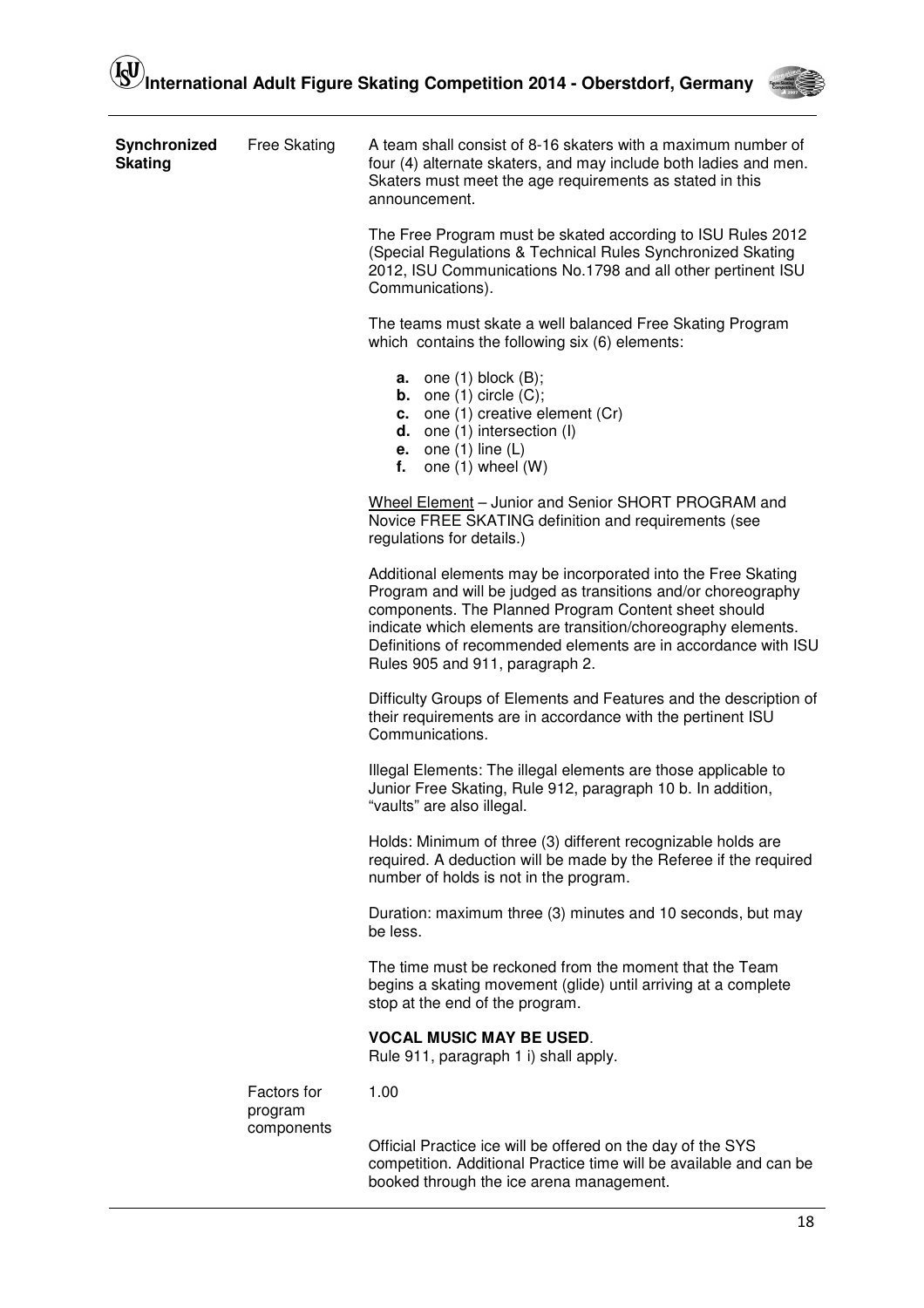

**Artistic Free Skating** 

 Competition will be held at the Elite Masters, Masters, Gold, Silver and Bronze level for Men and Ladies.

Duration: maximum one (1) minute and 40 seconds, but may be less.

The maximum time for Elite Masters and Masters Artistic Free Skating will be two (2) minutes and 10 seconds, but may be less. The Elite Masters category is intended for those skaters who competed previously at the junior or senior level in national or international competition, but is not mandatory for such skaters.

#### **VOCAL MUSIC MAY BE USED.**

 The artistic event will be judged only on the basis of Presentation. There will be no technical panel and no technical mark given

Components (program components):

- **Skating skills**
- **Transitions**
- Performance/Execution
- Choreography/Composition
- Interpretation/Timing

(See ISU Special Regulations and Technical Rules 2012, Singles & Pair Skating, Rule 522, paragraph 2 for a detailed description of Program Components.) The respective Rules can be found on the ISU website.

The artistic program consists of a variety of skating moves selected for their value in enhancing the skater's interpretation of the music rather than for their technical difficulty. Skaters will be judged on their ability to interpret the music and develop a theme by using their skating skills.

The artistic free skate is a competitive program which must include elements of the sport of figure skating. At least one (1) but a maximum of two (2) single jumps and at least one (1) but a maximum of two (2) spins MUST be included. No axel jump or double jumps are allowed. No combination jumps are allowed. Credit for jumps and spins is based solely on the ability of such movements to enhance the chosen theme and support the music. Credit will not be given for their technical difficulty.

The program must be developed through skating skill and quality rather than through non-skating actions such as sliding on one knee or excessive use of toe steps which should be used only to reflect the character of the program and to underline the rhythm and nuances of the chosen music. The skater must not remain in one place for more than five (5) seconds.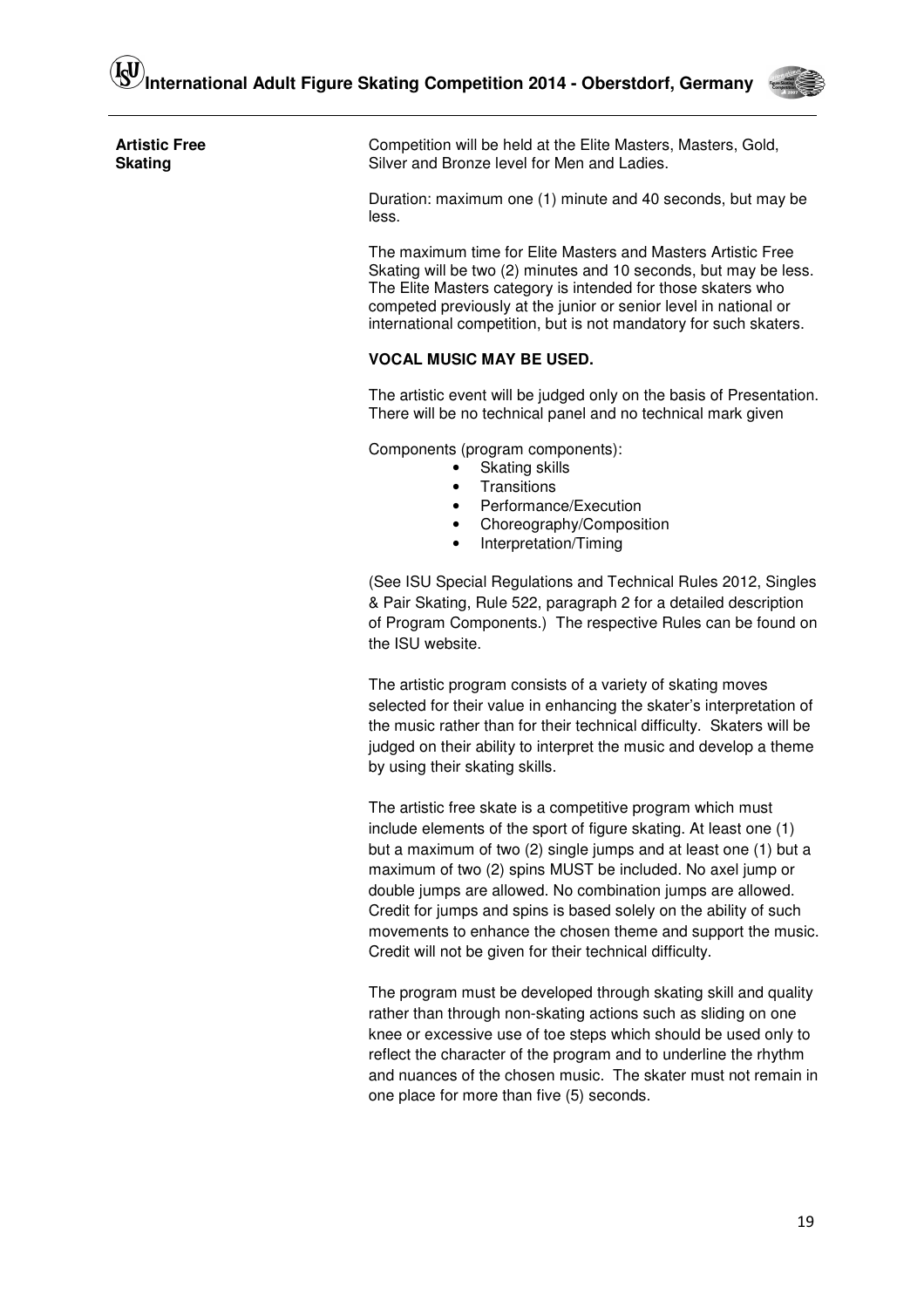

 Any element exceeding the maximum number as set forth above will be judged as an illegal element (1.0 deduction); if there is no jump or no spin element included or only a jump and no spin or vice versa a deduction for a "missing element" of 1.0 will be made. The Referee is responsible for such deductions.

Costumes should be simple, tasteful and selected to enhance the performance by appropriately reflecting the character of the music and theme.

Props may not be used in any part of the artistic programs. Any item that is held in the hand or removed during the performance is considered a prop. Thus, for example, a hat worn throughout the program is not considered to be a prop, but if it is intentionally removed during the performance it is considered a prop. Objects on the ice, thrown in the audience, placed on the boards or on the judges table are not permitted. Costumes that contain particles that may mar or leave anything on the ice surface (feathers, boas, excessive beading) are considered unsafe and are not permitted. The Referee is responsible for prop deductions.

Illegal elements:

- Somersault type jumps
- Lying on the ice and prolonged and/or stationary kneeling on both knees on the ice

### **6. Music**

All competitors/teams shall furnish competition music of excellent quality on either MP3 or CD (Compact Disk) format. The discs must show the exact running time of the music (not skating time), which shall be certified by the competitor/team when submitted at the time of registration. Each program (short dance/free dance/free/artistic free) must be recorded on one track and on a separate disc. Competitors must provide a back-up copy of the music for each program.

The titles, composers and orchestras of the music to be used for the individual programs, must be listed for each competitor on the official Music Selection Form and attached to the official Entry Form for Competitors, or turned in to the Organizing Committee at the time of registration.

If music information is not complete and discs not provided, accreditation will not be given.

# **7. Planned Program Content Sheet**

Skaters, Pairs, Dance Couples and Synchronized Teams must turn in to the Organizing Committee together with the entry forms the "Planned Program Content Sheet". It is not permitted to hand over the Planned Program Content Sheets directly to the competition Officials during the competition. Changed Program Content Sheets should be turned in at the registration desk.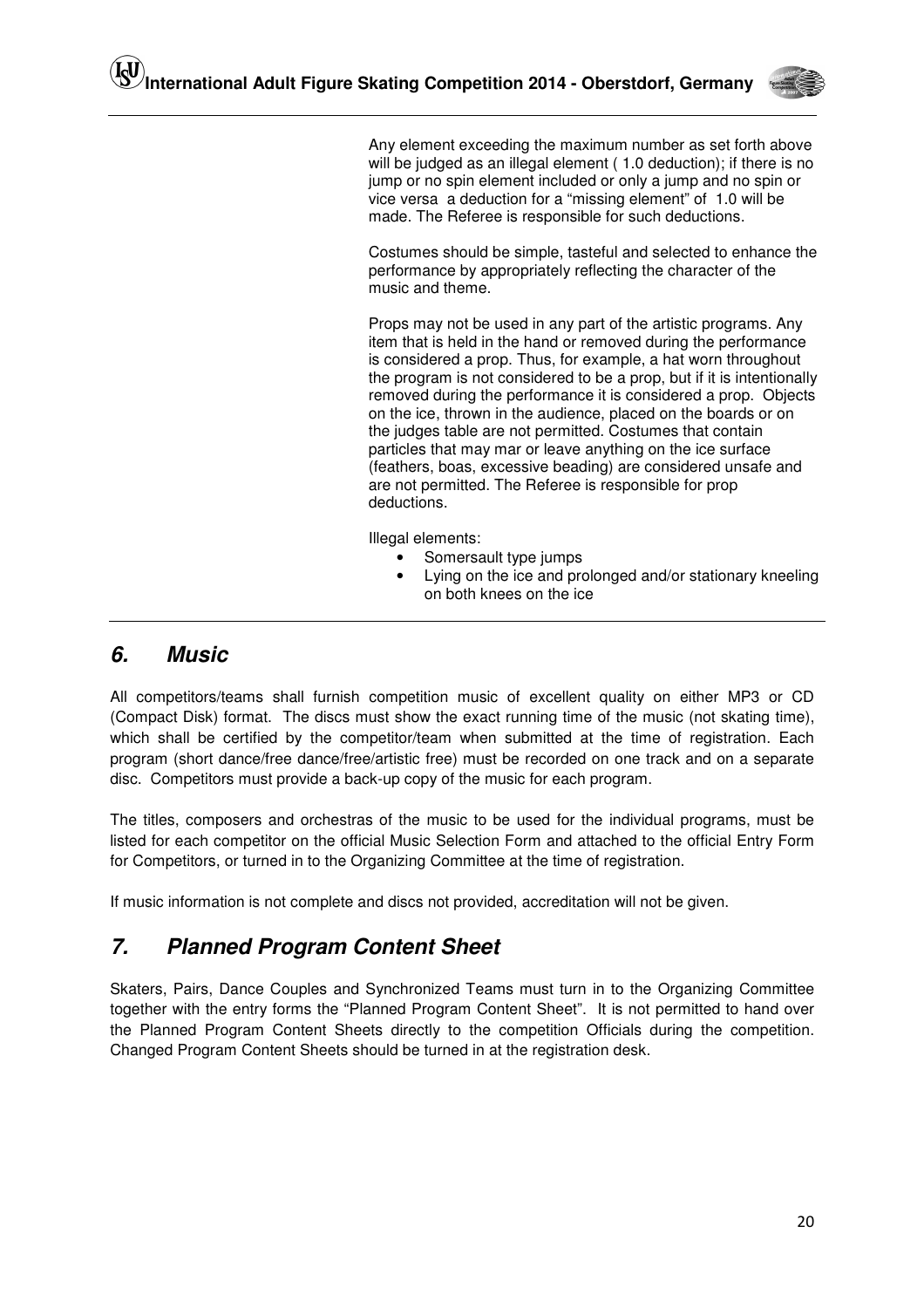

# **8. Expenses Provided**

The organizer will provide travel, accommodation and meals for all Event Referees, the Technical Panel Members, Data- and Replay Operators and Judges.

All competitors and coaches will cover their own expenses.

### **9. Accommodation**

Participants may book their hotel accommodation individually or hotel accommodation can be booked through the following travel agency:

Tourismus Oberstdorf Reservierungsservice Prinzregenten-Platz 1 87561 Oberstdorf

E-mail: booking@oberstdorf.de Fax: +49 (0) 8322 700 236

Room orders can only be accepted **in writing**, by e-mail, fax or mail. For questions call the following number from Monday – Thursday 9 am – 1 pm and 2 pm – 5 pm, and on Fridays from 9am – 1 pm and 2 pm to 4 pm: +49 (0) 8322 700 120.

Bookings made through the Tourismus Oberstdorf are **binding**. In the event of cancellation or reduction of nights the host is entitled to charge you a cancellation fee (80% for B & B, 90% for vacation flats), according to guidelines of the German Hotel and Restaurant Association.

The Organizing Committee will take care of the accommodation of the Technical Panel, the Referees and all Judges.

# **10. Registration**

All ISU Office Holders, Event Officials, Competitors, Coaches etc. are requested to register at the "Information and Registration Counter" – Eissportzentrum Oberstdorf upon arrival.

### **11. Results**

All results will be calculated according to the ISU Regulations, Rule 353. The special factor of 1.1 for elements starting in the second half, will **NOT** apply.

# **12. Draws – Order of Skating**

All Draws will be in the "Eislaufzentrum Oberstdorf in the designated Draw Room. The first Draw will take place Sunday, May 25th, 2014 or Monday, May 26th at 18:00 for events to be held the following day. Subsequent Draws will be held the night before the competition date at 18:00.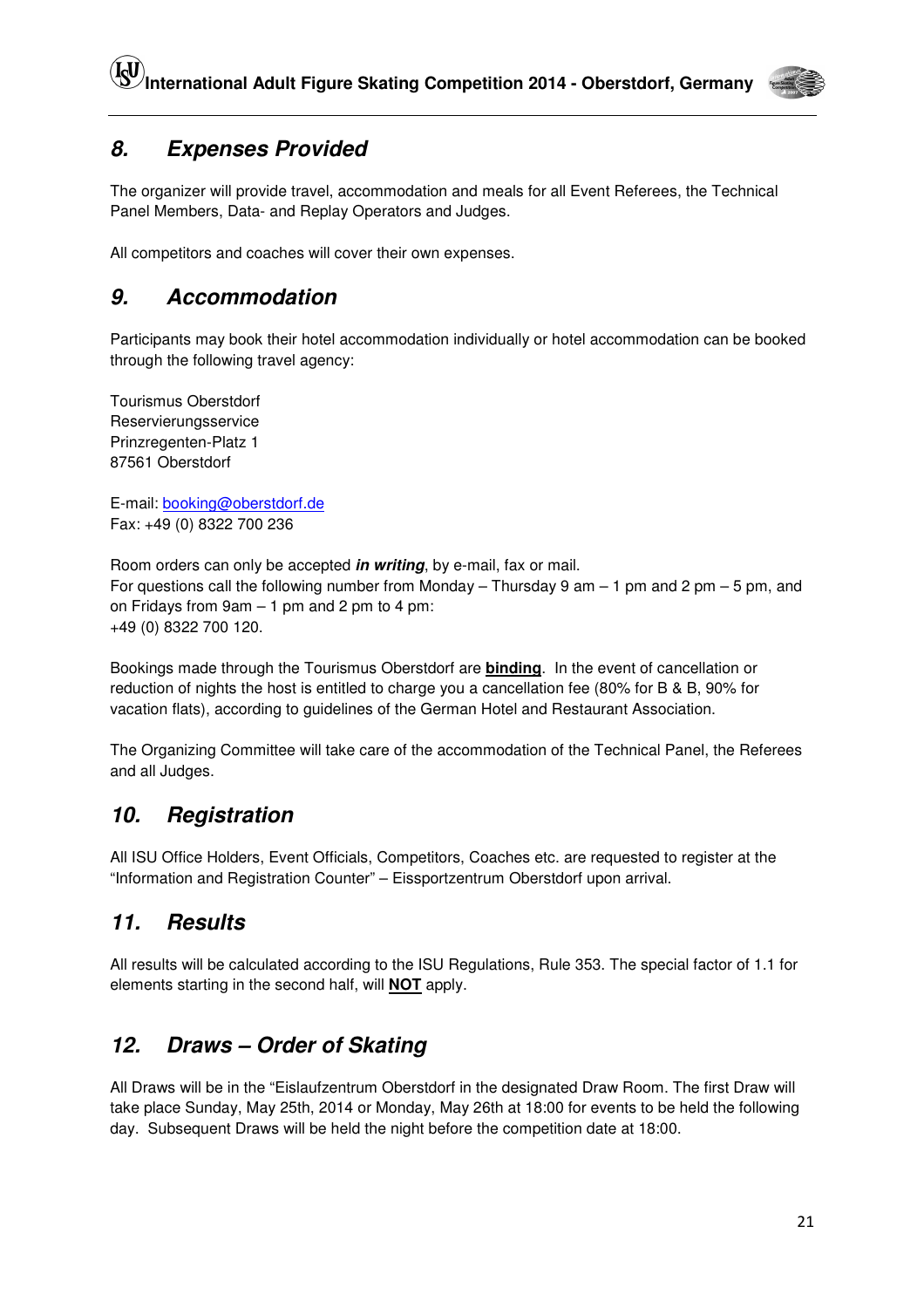

# **13. Insurance / Liability**

In accordance with Rule 119, it is the sole obligation of each participant, as defined in Rule 107, to provide medical and accident insurance. Such insurance must assure full medical attendance and also the return of the ill or injured person to the home country by air transport or by other expeditious means.

The organizer will provide medical services for all competitors and officials during practice and competition.

# **14. Travel**

The Organizing Committee can only assist in transportation support if the arrival airport will be MÜNCHEN or MEMMINGEN. However, the best and cheapest way is taking the train. There is a special offer, a so-called "Bayern-Ticket", which brings you from the airport (S1 or S8) via München main station to Oberstdorf. Such a ticket can be purchased in Terminal 1 in the airport train station (S-Bahn), before taking the elevator to the track, or at the ticket machine.

If, however, you would like to use a shuttle service of the Organizing Committee, please indicate on the entry form your special request and your arrival and departure times. The OC will try its best to arrange for such a service. Shuttle service is not guaranteed.

Travel time:

| Munich airport to Oberstdorf    | $2\frac{1}{2}$ hours  |
|---------------------------------|-----------------------|
| Memmingen airport to Oberstdorf | 1 $\frac{1}{2}$ hours |

When you book your flights please confirm that a train is available to take you to and from Oberstdorf. See www.bahn.de for train schedules.

A return flight from Munich airport before 11:00 am is not recommended because of the time needed to travel from Oberstdorf to Munich either by public transportation or by car.

### **15. Miscellaneous**

A Welcome Reception for all competitors will be held on Sunday, May 26th, 2014 (tentative timing). A Closing Banquet will be held on Saturday night, May 31st, 2014.

**Payment for the Closing Banquet (for skaters and guests) must be made with the entry fee.**  For competition participants, the fee for the banquet will be  $\epsilon$  25.00; for all accompanying persons the charge will be  $\epsilon$  40.00.

Practice Ice: The official practice schedule will be sent to competitors. Additional practice ice will be available on Monday May 26th, Tuesday May 27th, Wednesday May 28th, Thursday May 29th, Friday May 30th and Saturday May 31st, and will be sold at the Oberstdorf rink. For ice time prior to May 26th, skaters arriving in Oberstdorf please note our various packages and services.

A DVD will be made of the competition which can be purchased. **Payment for the DVD must be made when the skater registers at the competition in Oberstdorf.**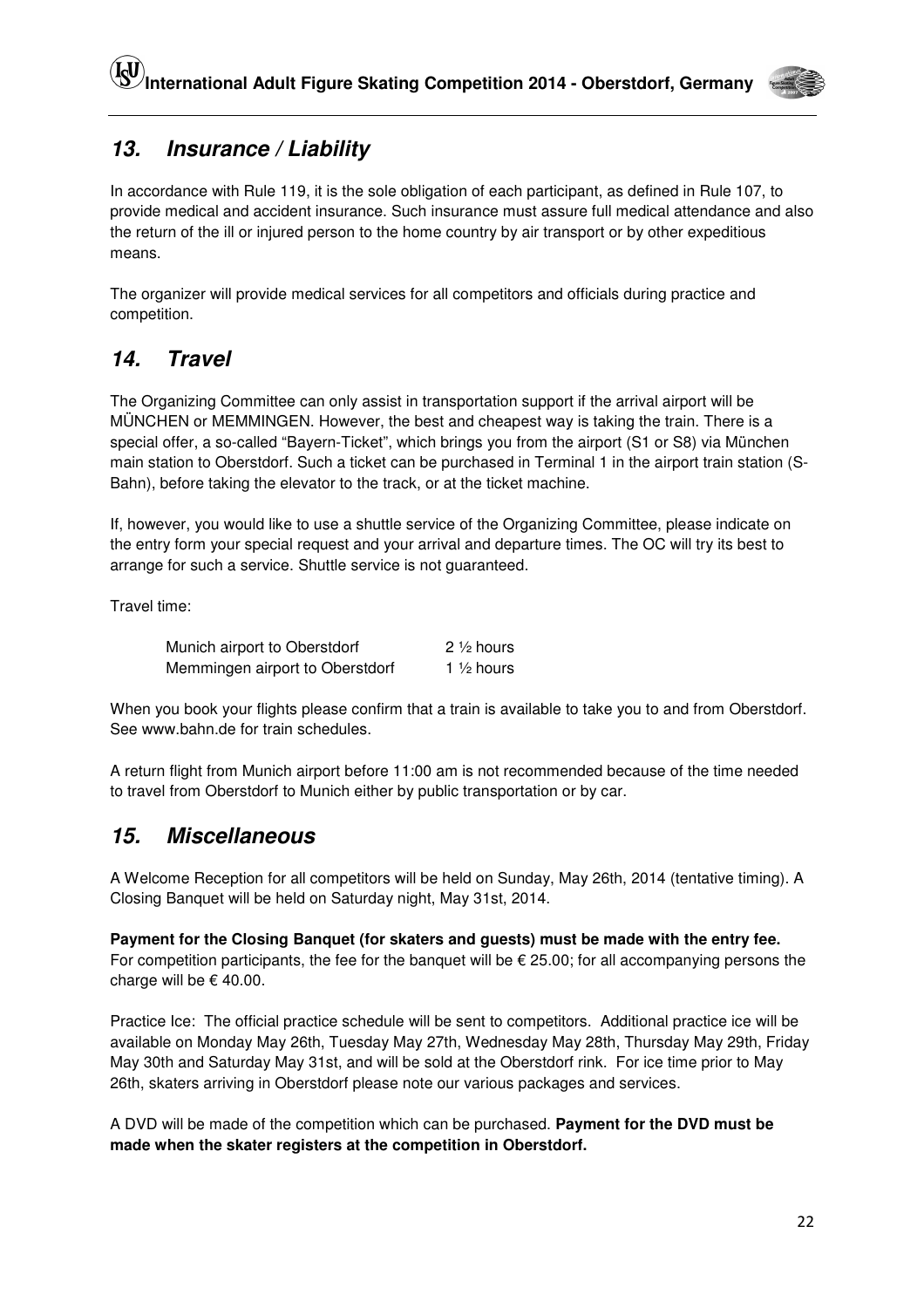

### **16. Training Packages**

### **A. Training Package (Single Skaters)**

The Organizing Committee in cooperation with the Sportstätten Oberstdorf offers a **Training Package for single skaters** prior to the Adult competition. The package includes practice sessions with international well-known coaches, special ice time, seminars and physiotherapy.

**In detail**:

**Package: May 22 - 25, 2014** 

- 4 x 50 minutes technique in a group 3-4 skaters
- 4 x 50 minutes free ice
- 1 x 30 minutes relaxing massage

#### **Price per skater 220,00 €**

The coaches are high leveled coaches with international reputation.

Private lessons (including ice patches) can be ordered through these coaches individually:

for Single & Pairs Skating: for Single & Ice Dance:<br>Mr. Michael Huth (huth@ice-dome.com) Mrs. Marie-Therese Kreise Mrs. Rita Koen (ritaellenk@hotmail.com) (mtk-oberstdorf@t-online.de) Mr. Alex König (inesundalexkoenig@gmx.de) Mr. Martin Skotnicky (skotnickybm@web.de) Mrs. Verena Seibert (v.seibert@seibert-gmbh.com) Mrs. Bruni Skotnicky (skotnickybm@web.de) Mrs. Jennifer Urban (urban@ice-dome.com) Mrs. Sigrid Wallut (sb@oberstdorf-sport.de)

Mrs. Marie-Therese Kreiselmeyer

Additional ice time can be booked individually with the Sportstätten Oberstdorf. The ice fee for such additional practice time is € 10.00 per skater for 50 minutes and € 50.00 per 20 minutes practice per Synchronized team.

#### **B. Seminar for Program Components**

The Organizing Committee offers a seminar (approx. 3-4 hours) for the Program Components, conducted by an ISU Technical Controller and Author of the ISU Components DVD. The topic of the seminar will be: "Criteria and Judging of the five (5) Program Components".

The seminar is tentatively scheduled for Sunday, May 25th, 2014 – app. 13:00 h to start.

#### **Participation fee: € 15.00 per person**

#### **C. Technical Seminar**

In addition, the OC will offer a Technical Seminar, divided into the groups, Subgroups will be formed if needed. The content of the seminar is "Technical Rules and Judging of Technical Elements".

The Moderators are ISU Judges and/or ISU Technical Controllers.

The seminar for Single & Pair Skating is tentatively scheduled on Monday morning, May 26, 2014, for Ice Dance on Wednesday morning, May 28, 2014 and for SYS Skating on Friday evening, May 30, 2014.

#### **Participation fee: € 15.00 per person**

**All indicated dates and times for the seminars are subject to change.**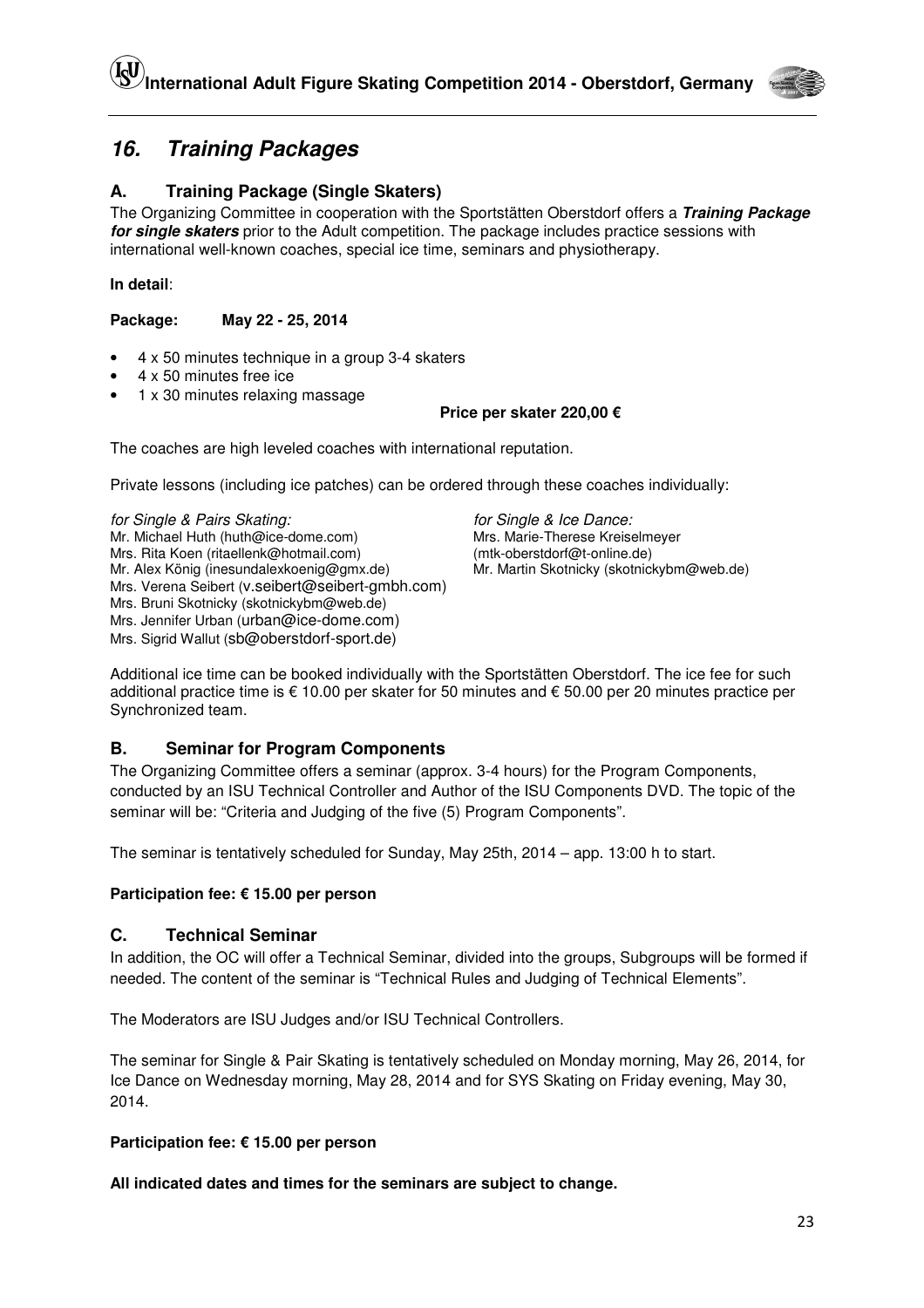

# **17. Information**

Please address all requests for information related to patches/additional training to:

 Stefan Betz Telephone: +49 8322 700 521 Fax: +49 8322 700 511 Rossbichlstrasse 2-6 D-87561 Oberstdorf E-mail: sb@oberstdorf-sport.de

or related to the competition rules and program content to:

 Sissy Krick Telephone: +49 8158 2118 Fax. +49 8158 928 650 Am Schorn 38 D-82327 Tutzing Email: sissy.krick@eventint.com

For further information contact the ISU Adult Skating Working Group Members:

Rhea Schwartz **John Fisher** rhea.schwartz@gmail.com johnwilliam.fisher@gmail.com

Ville Penttinen Diana Barkley

ville@teamplace.fi dianabarkley@shaw.ca

The Working Group website is www.adultskating.org

The Oberstdorf Organizing Committee has established a web-site: www.eissportzentrum-oberstdorf.de/isu-adult-competition